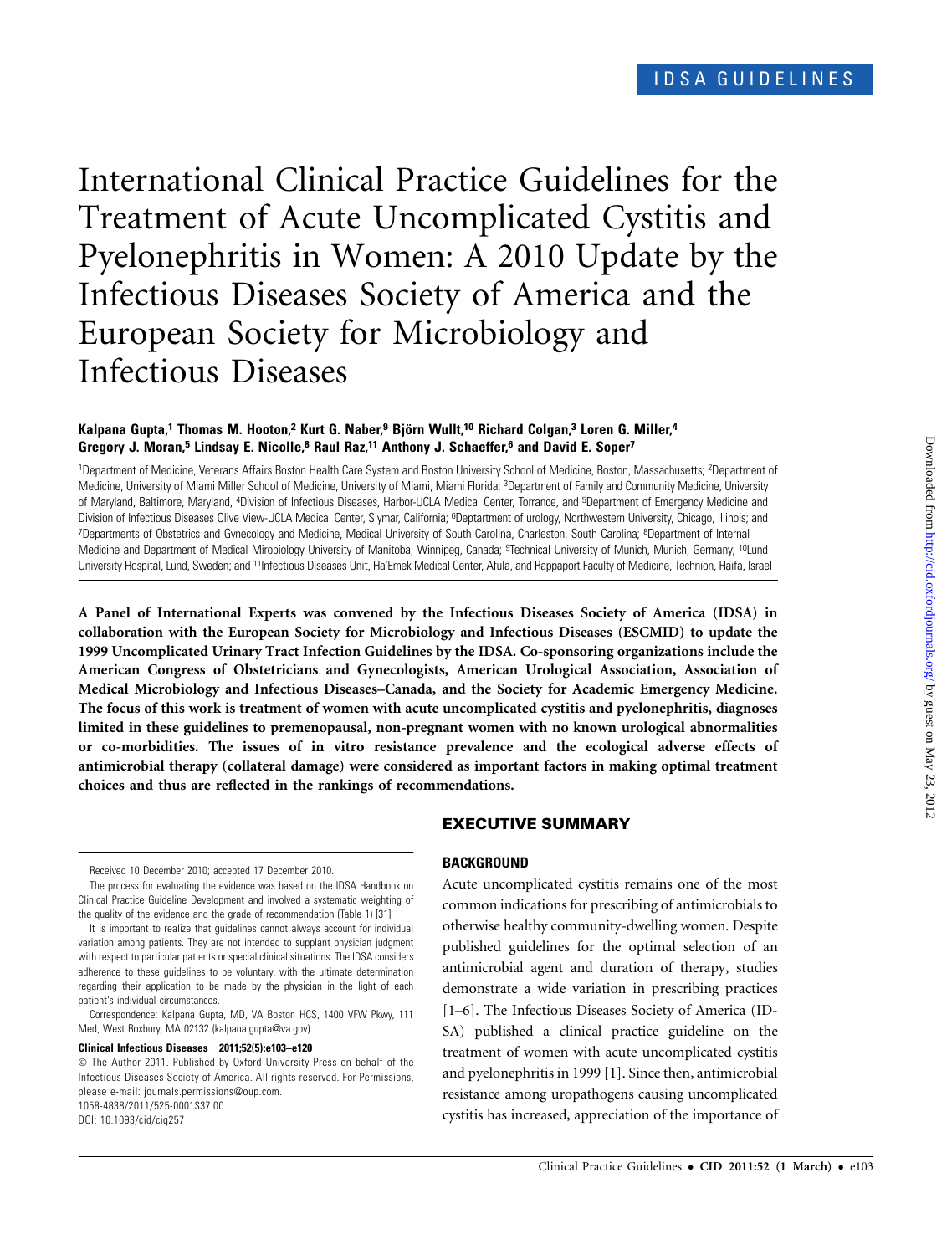

Figure 1. Approach to choosing an optimal antimicrobial agent for empirical treatment of acute uncomplicated cystitis. DS, double-strength; UTI, urinary tract infection.

the ecological adverse effects of antimicrobial therapy (collateral damage) has increased, newer agents and different durations of therapy have been studied, and clinical outcomes have increasingly been reported. In addition, women with uropathogens resistant to the treatment drug have been included in some studies, allowing for estimations of expected response rates in a ''real-life'' clinical setting in which empirical therapy is prescribed either without a urine culture and susceptibility testing or before such results are known. In light of these developments, an update of the guidelines was warranted.

The focus of this guideline is treatment of women with acute uncomplicated cystitis and pyelonephritis, diagnoses limited in these guidelines to premenopausal, nonpregnant women with no known urological abnormalities or comorbidities. It should be noted that women who are postmenopausal or have well-controlled diabetes without urological sequelae may be considered by some experts to have uncomplicated urinary tract infection (UTI), but a discussion of specific management of these groups is outside the scope of this guideline. In addition, management of recurrent cystitis and of UTI in pregnant women, prevention of UTI, and diagnosis of UTI are all important issues that are not addressed in this guideline. The issues of in vitro resistance prevalence and the potential for collateral damage were considered as important factors in making optimal treatment choices and thus are reflected in the rankings of recommendations.

Summarized below are the recommendations made in the 2010 guideline update. The Panel followed a process used in the development of other IDSA guidelines which included a systematic weighting of the quality of the evidence and the grade of recommendation [32] (Table 1). A detailed description of the methods, background, and evidence summaries that support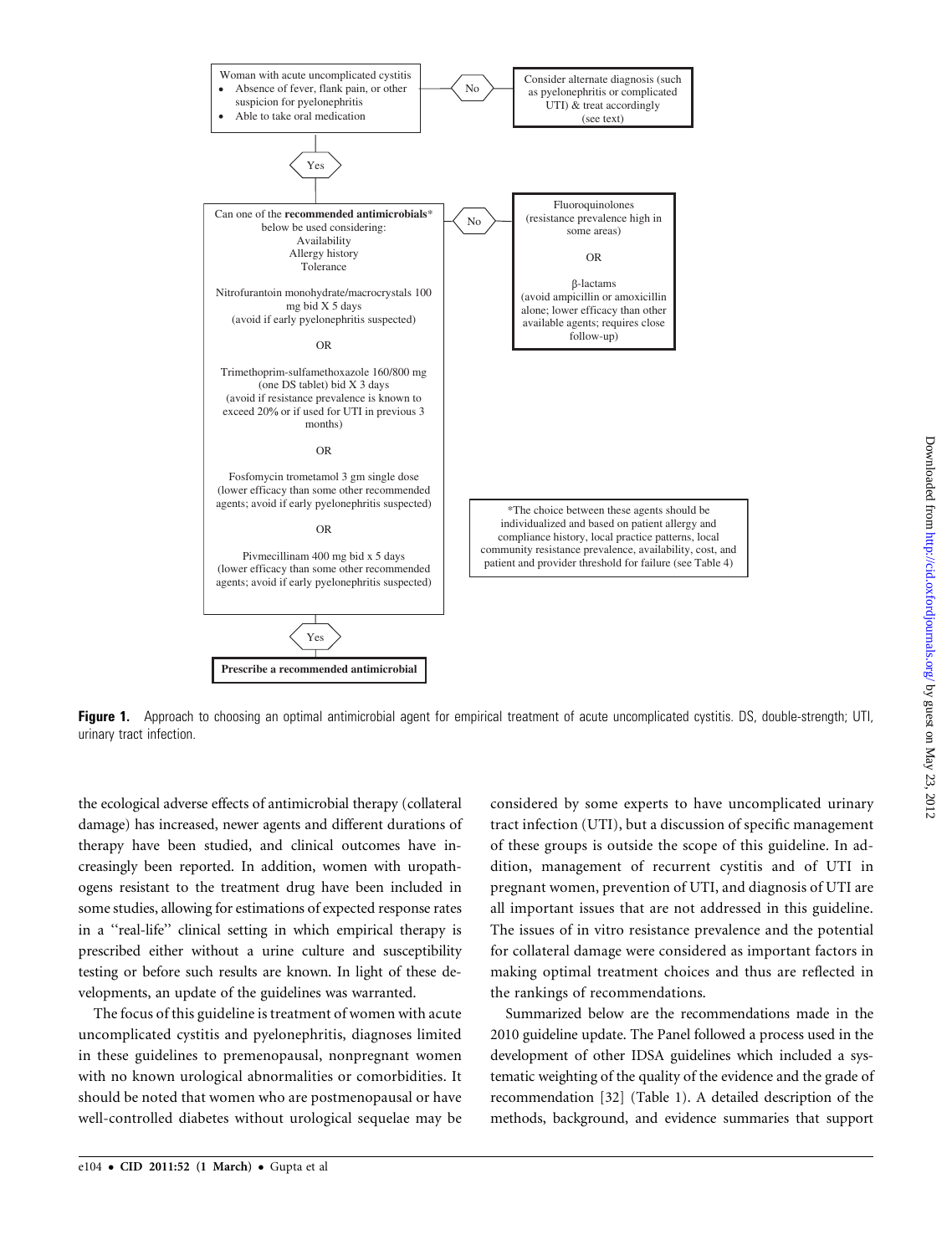each of the recommendations can be found in the full text of the guideline.

# I.What Is the Optimal Treatment for Acute Uncomplicated Cystitis?

## Recommendations (Figure 1).

1. Nitrofurantoin monohydrate/macrocrystals (100 mg twice daily for 5 days) is an appropriate choice for therapy due to minimal resistance and propensity for collateral damage (defined above) and efficacy comparable to 3 days of trimethoprim-sulfamethoxazole (A-I).

2. Trimethoprim-sulfamethoxazole (160/800 mg [1 doublestrength tablet] twice-daily for 3 days) is an appropriate choice for therapy, given its efficacy as assessed in numerous clinical trials, if local resistance rates of uropathogens causing acute uncomplicated cystitis do not exceed 20% or if the infecting strain is known to be susceptible (A-I).

i. The threshold of 20% as the resistance prevalence at which the agent is no longer recommended for empirical treatment of acute cystitis is based on expert opinion derived from clinical, in vitro, and mathematical modeling studies (B-III).

ii. In some countries and regions, trimethoprim (100 mg twice daily for 3 days) is the preferred agent and is considered equivalent to trimethoprim-sulfamethoxazole on the basis of data presented in the original guideline (A-III) [1].

iii. Data are insufficient to make a recommendation for other cystitis antimicrobials as to what resistance prevalence should be used to preclude their use for empirical treatment of acute cystitis.

3. Fosfomycin trometamol (3 g in a single dose) is an appropriate choice for therapy where it is available due to minimal resistance and propensity for collateral damage, but it appears to have inferior efficacy compared with standard shortcourse regimens according to data submitted to the US Food and Drug Administration (FDA) and summarized in the Medical Letter (A-I) [7].

4. Pivmecillinam (400 mg bid for 3–7 days) is an appropriate choice for therapy in regions where it is available (availability limited to some European countries; not licensed and/or available for use in North America), because of minimal resistance and propensity for collateral damage, but it may have inferior efficacy compared with other available therapies (A-I).

5. The fluoroquinolones, ofloxacin, ciprofloxacin, and levofloxacin, are highly efficacious in 3-day regimens (A-I) but have a propensity for collateral damage and should be reserved for important uses other than acute cystitis and thus should be considered alternative antimicrobials for acute cystitis (A-III).

6. b-Lactam agents, including amoxicillin-clavulanate, cefdinir, cefaclor, and cefpodoxime-proxetil, in 3–7-day regimens are appropriate choices for therapy when other recommended agents cannot be used  $(B-I)$ . Other  $\beta$ -lactams, such as cephalexin, are less well studied but may also be appropriate in certain settings (B-III). The  $\beta$ -lactams generally have inferior efficacy and more adverse effects, compared with other UTI antimicrobials (B-I). For these reasons,  $\beta$ -lactams other than pivmecillinam should be used with caution for uncomplicated cystitis.

7. Amoxicillin or ampicillin should not be used for empirical treatment given the relatively poor efficacy, as discussed in the 1999 guidelines [1] and the very high prevalence of antimicrobial resistance to these agents worldwide [8–11] (A-III).

# II.What Is the Treatment for Acute Pyelonephritis? Recommendations

8. In patients suspected of having pyelonephritis, a urine culture and susceptibility test should always be performed, and initial empirical therapy should be tailored appropriately on the basis of the infecting uropathogen (A-III).

9. Oral ciprofloxacin (500 mg twice daily) for 7 days, with or without an initial 400-mg dose of intravenous ciprofloxacin, is an appropriate choice for therapy in patients not requiring hospitalization where the prevalence of resistance of community uropathogens to fluoroquinolones is not known to exceed 10% (A-I). If an initial one-time intravenous agent is used, a longacting antimicrobial, such as 1 g of ceftriaxone or a consolidated 24-h dose of an aminoglycoside, could be used in lieu of an intravenous fluoroquinolone (B-III). If the prevalence of fluoroquinolone resistance is thought to exceed 10%, an initial 1-time intravenous dose of a long-acting parenteral antimicrobial, such as 1 g of ceftriaxone (B-III) or a consolidated 24-h dose of an aminoglycoside, is recommended (B-III).

i. Data are insufficient to make a recommendation about what fluoroquinolone resistance level requires an alternative agent in conjunction with or to replace a fluoroquinolone for treatment of pyelonephritis.

10. A once-daily oral fluoroquinolone, including ciprofloxacin (1000 mg extended release for 7 days)or levofloxacin (750 mg for 5 days), is an appropriate choice for therapy in patients not requiring hospitalization where the prevalence of resistance of community uropathogens is not known to exceed 10% (B-II). If the prevalence of fluoroquinolone resistance is thought to exceed 10%, an initial intravenous dose of a long-acting parenteral antimicrobial, such as 1 g of ceftriaxone (B-III) or a consolidated 24-h dose of an aminoglycoside, is recommended (B-III).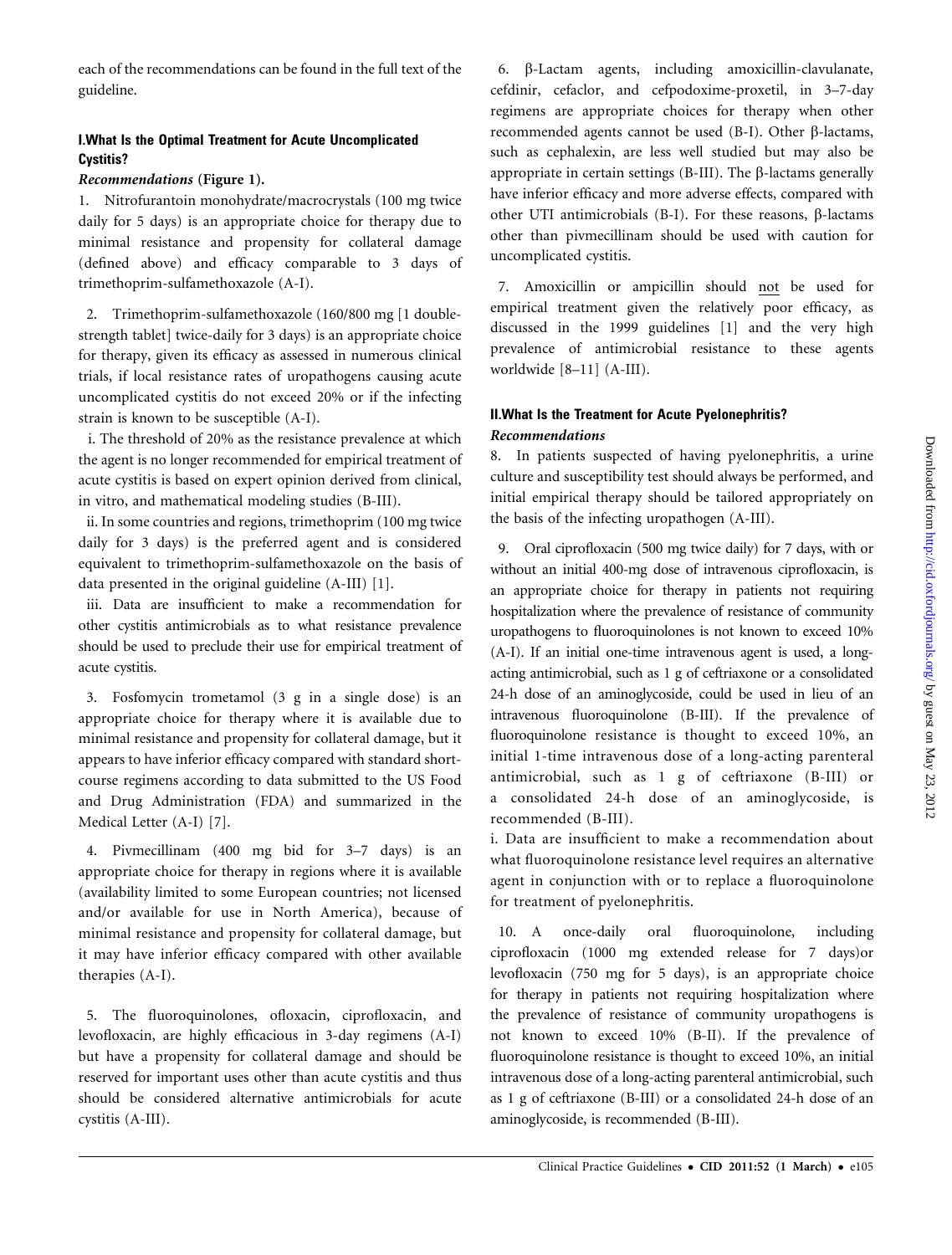11. Oral trimethoprim-sulfamethoxazole (160/800 mg [1 double-strength tablet] twice-daily for 14 days) is an appropriate choice for therapy if the uropathogen is known to be susceptible (A-I). If trimethoprim-sulfamethoxazole is used when the susceptibility is not known, an initial intravenous dose of a long-acting parenteral antimicrobial, such as 1 g of ceftriaxone (B-II) or a consolidated 24-h dose of an aminoglycoside, is recommended (B-III).

12. Oral  $\beta$ -lactam agents are less effective than other available agents for treatment of pyelonephritis (B-III). If an oral b-lactam agent is used, an initial intravenous dose of a long-acting parenteral antimicrobial, such as 1 g of ceftriaxone (B-II) or a consolidated 24-h dose of an aminoglycoside, is recommended (B-III).

i. Data are insufficient to modify the previous guideline recommendation for a duration of therapy of 10–14 days for treatment of pyelonephritis with a  $\beta$ -lactam agent.

13. Women with pyelonephritis requiring hospitalization should be initially treated with an intravenous antimicrobial regimen, such as a fluoroquinolone; an aminoglycoside, with or without ampicillin; an extended-spectrum cephalosporin or extended-spectrum penicillin, with or without an aminoglycoside; or a carbapenem. The choice between these agents should be based on local resistance data, and the regimen should be tailored on the basis of susceptibility results  $(B-III).$ 

# INTRODUCTION

The focus of this guideline is management of women with acute uncomplicated cystitis and pyelonephritis who are not pregnant and have no known urological abnormalities or co-morbidities. An optimal approach to therapy includes consideration of antimicrobial resistance and collateral damage.

## Consideration of Antimicrobial Resistance

The microbial spectrum of uncomplicated cystitis and pyelonephritis consists mainly of Escherichia coli (75%–95%), with occasional other species of Enterobacteriaceae, such as Proteus mirabilis and Klebsiella pneumoniae, and Staphylococcus saprophyticus. Other gram-negative and gram-positive species are rarely isolated in uncomplicated UTIs. Therefore, local antimicrobial susceptibility patterns of E. coli in particular should be considered in empirical antimicrobial selection for uncomplicated UTIs. Since the resistance patterns of E. coli strains causing uncomplicated UTI varies considerably between regions and countries, a specific treatment recommendation may not be universally suitable for all regions or countries.

Active surveillance studies of in vitro susceptibility of uropathogens in women with uncomplicated cystitis are helpful in making decisions about empirical therapy. Four large studies

e106 · CID 2011:52 (1 March) · Gupta et al

reporting in vitro susceptibility of E. coli causing uncomplicated UTI in North America and Europe were reviewed [8–11]. All of these demonstrate considerable geographic variability in susceptibility. For example, resistance rates for all antimicrobials were higher in US medical centers than in Canadian medical centers and were usually higher in Portugal and Spain than other European countries. In general, resistance rates >20% were reported in all regions for ampicillin, and in many countries and regions for trimethoprim with or without sulfamethoxazole. Fluoroquinolone resistance rates were still  $<$ 10% in most parts of North America and Europe, but there was a clear trend for increasing resistance compared with previous years. Moreover, the resistance data for nalidixic acid in these studies suggest that  $>10\%$  (in some countries,  $>20\%$ ) of the E. coli strains have acquired resistance genes for quinolones [10, 11]. First- and second-generation oral cephalosporins and amoxicillin-clavulanic acid also show regional variability, but the resistance rates were generally  $\leq$ 10%. Despite wide variability in antimicrobial susceptibility among the different countries studied, nitrofurantoin, fosfomycin, and mecillinam (the latter 2 not tested in the Canadian study) had good in vitro activity in all the countries investigated. Thus, these 3 antimicrobials could be considered appropriate antimicrobials for empirical therapy in most regions [8–11]. Given a trend toward increasing resistance, compared with previous years, for most antimicrobials, continued monitoring of this data to evaluate rates over time is necessary for sustained optimization of empirical therapy [12].

Because local in vitro resistance rates are not always known, and change over time is anticipated, identification of individual predictors of resistance can also be useful to informing empirical antimicrobial choice. In 2 studies evaluating epidemiological predictors of resistance, the use of trimethoprim-sulfamethoxazole in the preceding 3–6 months was an independent risk factor for trimethoprim-sulfamethoxazole resistance in women with acute uncomplicated cystitis [13, 14]. In addition, 2 USbased studies demonstrated that travel outside the United States in the preceding 3–6 months was independently associated with trimethoprim-sulfamethoxazole resistance [15, 16]. Predictors of resistance to other cystitis antimicrobials are not as well studied but in general support the findings that exposure to the drug or to an area with endemic resistance are important factors to consider [17, 18]. Local resistance rates reported in hospital antibiograms are often skewed by cultures of samples obtained from inpatients or those with complicated infection and may not predict susceptibilities in women with uncomplicated community-acquired infection, in whom resistance rates tend to be lower [18, 19]. Prospective and unbiased resistance surveillance of uncomplicated uropathogens at the local practice and/or health care system levels is critical for informing empirical antimicrobial decisions. In the absence of such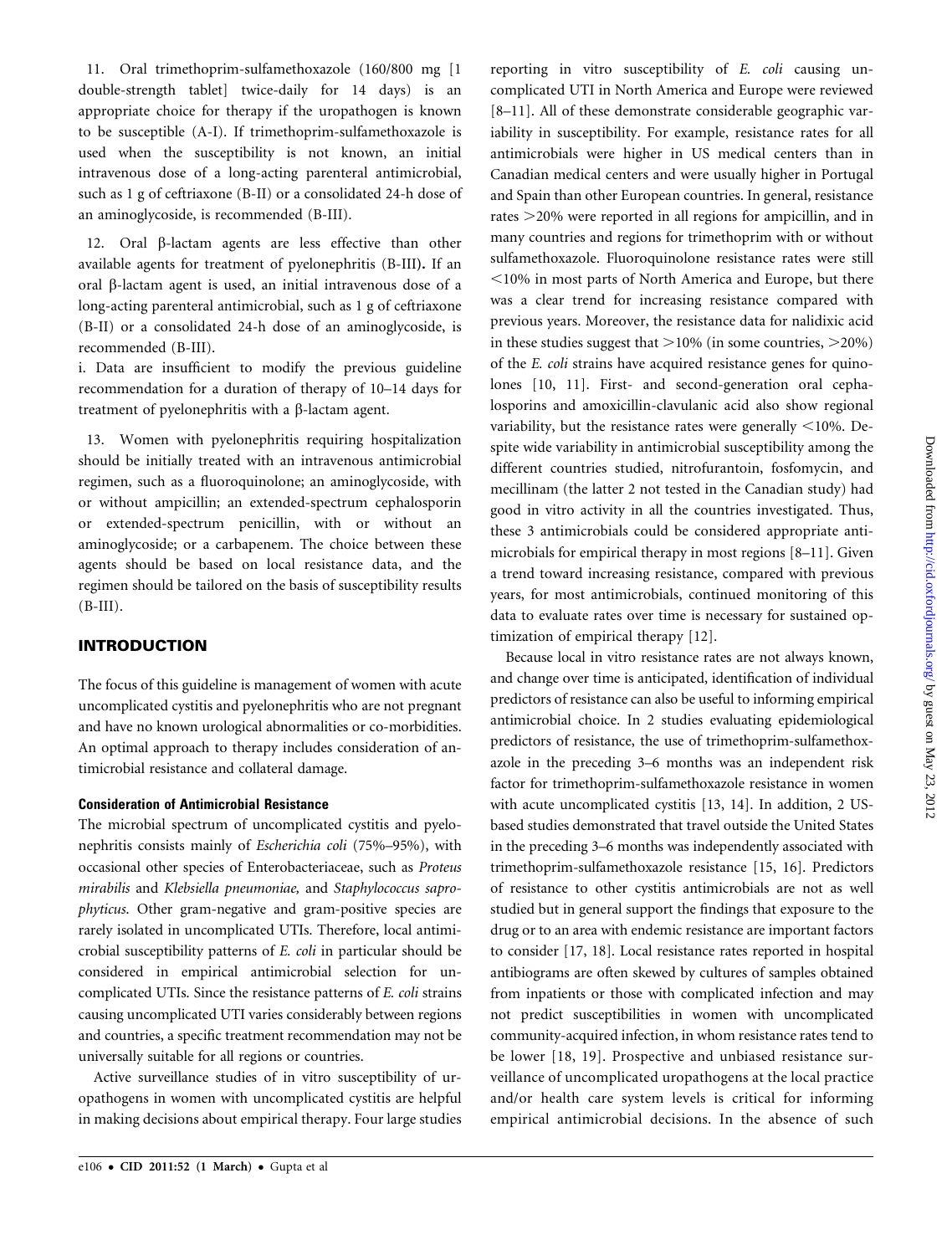Because treatment of acute uncomplicated cystitis is usually empirical, it is likely that some women will be treated with a drug that does not have in vitro activity against the uropathogen. As the population resistance prevalence of a specific agent increases, the likelihood of failure outweighs the benefits of using the drug empirically. For most agents, clinical and bacterial outcomes are not well studied for varying levels of resistance; thus, recommended thresholds for using alternative agents are based on expert opinion or secondary analyses of studies that include patients with isolates resistant to the study drugs. The most evidence in this regard is available for trimethoprim-sulfamethoxazole, for which clinical, in vitro, and mathematical modeling studies consistently suggest a 20% resistance prevalence for the threshold at which the agent is no longer recommended for treatment of acute cystitis [20, 21]. There are insufficient data for other cystitis antimicrobials to recommend resistance levels at which the likelihood of failure outweighs the potential benefits, and the decision will vary by individual practitioner discretion. For pyelonephritis, timely use of an agent with in vitro activity is essential to treat the infection and minimize progression. Thus, thresholds at which a broad-spectrum agent would be selected empirically followed by directed therapy or for avoiding selected agents because of anticipated in vitro resistance are set at a relatively low resistance prevalence. The recommendation of a 10% fluoroquinolone resistance prevalence as the threshold for using an alternative agent in conjunction with or in place of a fluoroquinolone for pyelonephritis is primarily based on expert opinion, because there are limited data to provide evidence-based guidance.

#### Consideration of Collateral Damage

Collateral damage, a term describing ecological adverse effects of antimicrobial therapy, such as the selection of drug-resistant organisms and colonization or infection with multidrugresistant organisms, has been associated with use of broadspectrum cephalosporins and fluoroquinolones [22, 23]. Use of broad spectrum cephalosporins has been linked to subsequent infection with vancomycin-resistant enterococci, extendedspectrum β-lactamase–producing Klebsiella pneumoniae, βlactam-resistant Acinetobacter species, and Clostridium difficile [22]. Use of fluoroquinolones has been linked to infection with methicillin-resistant S. aureus and with increasing fluoroquinolone resistance in gram-negative bacilli, such as Pseudomonas aeruginosa [22]. The preserved in vitro susceptibility of E. coli to nitrofurantoin, fosfomycin, and mecillinam over many years of use suggests these antimicrobials cause only minor collateral damage [8, 10], perhaps because of minimal effects on normal fecal flora [24–26]. In contrast, increased rates of antimicrobial resistance have been demonstrated for antimicrobials

that affect the normal fecal flora more significantly, such as trimethoprim, trimethoprim-sulfamethoxazole, quinolones, and ampicillin [26, 27].

For uncomplicated cystitis, there are 2 reasons why collateral damage merits consideration. First, there is minimal risk of progression to tissue invasion or sepsis. Moreover, studies of placebo for treatment of uncomplicated cystitis demonstrate that clinical cure can be achieved in 25%–42% of women who are not treated or are treated with a drug without in vitro activity against the uropathogen [28, 29]. Thus, spontaneous resolution may attenuate differences in clinical outcomes when a drug with 80% efficacy is compared with one with 95% efficacy. Of note, placebo therapy is associated with prolongation of symptoms as well as a small risk of progression to pyelonephritis, as demonstrated by the 1 woman out of 38 women treated with placebo in the study by Christiaens et al [28]. Thus, these data do not justify withholding antimicrobial therapy for treatment of acute cystitis. Secondly, uncomplicated UTI is one of the most common indications for antimicrobial exposure in an otherwise healthy population; very small increments in collateral damage repeated many times may in aggregate magnify the impact of collateral damage when it occurs. Although reducing inappropriate use of fluoroquinolones for respiratory infections could have a greater impact on fluoroquinolone resistance, limiting use for UTIs may also mitigate increasing fluoroquinolone resistance [30].

## Clinical Questions Addressed for the 2010 Update

The Expert Panel addressed the following clinical questions in the 2010 update:

I. What is the optimal treatment for acute uncomplicated cystitis in adult nonpregnant, premenopausal women?

II. What is the optimal treatment for acute uncomplicated pyelonephritis in adult nonpregnant, premenopausal women?

# PRACTICE GUIDELINES

''Practice guidelines are systematically developed statements to assist practitioners and patients in making decisions about appropriate health care for specific clinical circumstances'' [31]. High quality guidelines are clear, reliable and reproducible, flexible, and based on a multidisciplinary review of evidence [31]. They should improve quality of care and serve as educational tools.

# **METHODOLOGY**

# Panel Composition

The IDSA Standards and Practice Guidelines Committee (SPGC) in collaboration with European Society for Microbiology and Infectious Diseases (ESCMID) convened experts in the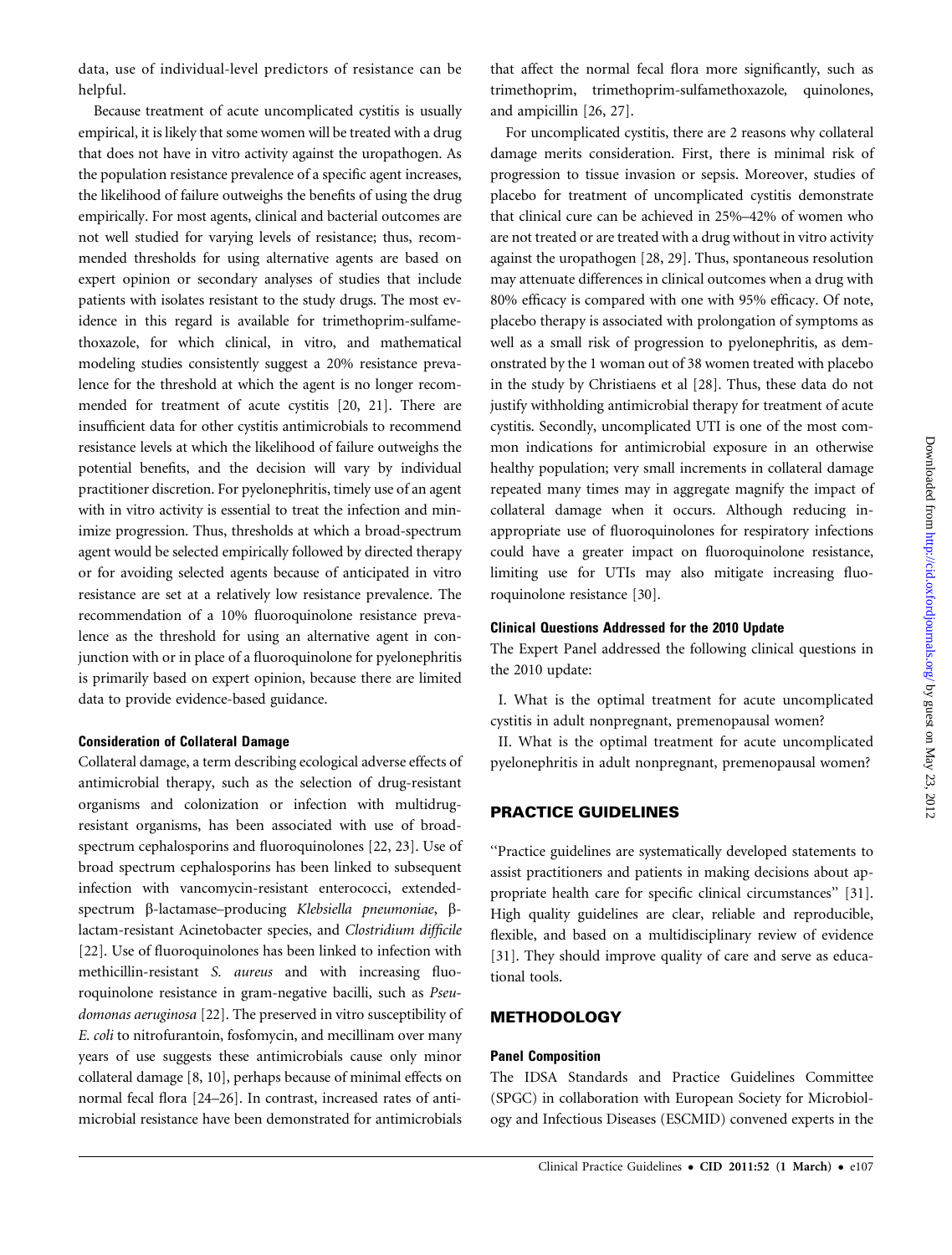#### Table 1. Strength of Recommendations and Quality of Evidence

| Category/grade             | Definition                                                                                                                                                                                                                                        |  |  |  |  |
|----------------------------|---------------------------------------------------------------------------------------------------------------------------------------------------------------------------------------------------------------------------------------------------|--|--|--|--|
| Strength of recommendation |                                                                                                                                                                                                                                                   |  |  |  |  |
| А                          | Good evidence to support a recommendation for or against use                                                                                                                                                                                      |  |  |  |  |
| B                          | Moderate evidence to support a recommendation for or against use                                                                                                                                                                                  |  |  |  |  |
| C                          | Poor evidence to support a recommendation                                                                                                                                                                                                         |  |  |  |  |
| Quality of evidence        |                                                                                                                                                                                                                                                   |  |  |  |  |
|                            | Evidence from $\geq 1$ properly randomized, controlled trial                                                                                                                                                                                      |  |  |  |  |
| $\mathbf{H}$               | Evidence from $\geq 1$ well-designed clinical trial, without randomization; from cohort or case-<br>controlled analytic studies (preferably from >1 center); from multiple time-series; or from<br>dramatic results from uncontrolled experiments |  |  |  |  |
| $\mathbf{III}$             | Evidence from opinions of respected authorities, based on clinical experience, descriptive<br>studies, or reports of expert committees                                                                                                            |  |  |  |  |

NOTE. Data are from the periodic health examination. Canadian Task Force on the Periodic Health Examination. Health Canada*,* 1979. Adapted and Reproduced with the permission of the Minister of Public Works and Government Services Canada, 2009 [32].

management of patients with cystitis and pyelonephritis. A specific effort was made to include representatives from diverse geographic areas and a wide breadth of specialties, including urology, obstetrics and gynecology, emergency medicine, family medicine, internal medicine, and infectious diseases, with a goal of improving the generalizability and acceptance of the recommendations and subsequent incorporation into clinical practice.

#### Process Overview

The evaluation of evidence for each antimicrobial class used in treatment of cystitis and pyelonephritis was performed by 2 members of the panel. Each member was assigned at least one antimicrobial class to review. The process for evaluating the evidence was based on the IDSA Handbook on Clinical Practice Guideline Development and involved a systematic weighting of the quality of the evidence and the grade of recommendation (Table 1) [32]. This scale had been modified from the one used in the 1999 guideline.

The level of evidence rating (I, II, or III) for recommendations in this guideline refers to evidence of the antimicrobial's efficacy in randomized clinical trials. The strength of the recommendation (A, B, or C) refers to the panel's level of comfort in recommending the antimicrobial for the treatment of uncomplicated UTI and is based on the drug's efficacy in clinical trials, rates of in vitro resistance among urinary pathogens, and the drug's propensity to cause collateral damage and adverse effects. For example, the panel felt that fosfomycin and pivmecillinam should be listed as agents recommended for treatment of uncomplicated cystitis, along with nitrofurantoin and trimethoprim-sulfamethoxazole, even though they appear to be less efficacious clinically, because they do not appear to cause collateral damage. On the other hand, the panel was less enthusiastic about strongly recommending fluoroquinolones for acute cystitis, even though they have high clinical efficacy, because of concerns about collateral damage and the subsequent threat to the usefulness of fluoroquinolones for the treatment of other more serious infections, including pyelonephritis.

It should be emphasized that, as is true with any treatment guideline, an assessment of the literature for a given agent's clinical efficacy is limited by the comparators studied. For example, amoxicillin-clavulanate has been shown to be statistically significantly inferior to ciprofloxacin in a randomized trial recently published. On the other hand, in the only published randomized study of cefpodoxime, its clinical efficacy appears to be comparable to that of trimethoprim-sulfamethoxazole. It is not clear how amoxicillin-clavulanate would compare with cefpodoxime or to trimethoprim-sulfamethoxazole.

#### Literature Review and Analysis

For the update, the Expert Panel completed a review and analysis of data published since 1998. Computerized literature searches of the Pubmed database were performed. The searches of the English-language literature from 1998 thru 2008, using the terms, cystitis or pyelonephritis with MESH terms of ''acute uncomplicated UTI,'' ''women,'' and specific antimicrobials and or classes of antimicrobials. To be included, the study had to be an open-label or randomized, clinical trial of treatment of women with symptoms of acute uncomplicated cystitis or pyelonephritis. At least 1 follow-up visit assessing microbiological or clinical response was required. Studies including  $>10\%$  men or patients with complicated UTI were excluded. Non–Englishlanguage studies were excluded because they could not be reliably reviewed by panel members.

Outcomes of interest included early (first visit after treatment, typically occurring at 0–7 days after the last dose of the antimicrobial) clinical and microbiological cure, late (last visit after treatment, typically occurring 30–45 days after the last dose of the antimicrobial) clinical cure, and adverse effects.

#### Guidelines and Conflict of Interest

All members of the Expert Panel complied with the IDSA policy on conflicts of interest, which requires disclosure of any financial or other interest that might be construed as constituting an actual, potential, or apparent conflict. Members of the Expert Panel were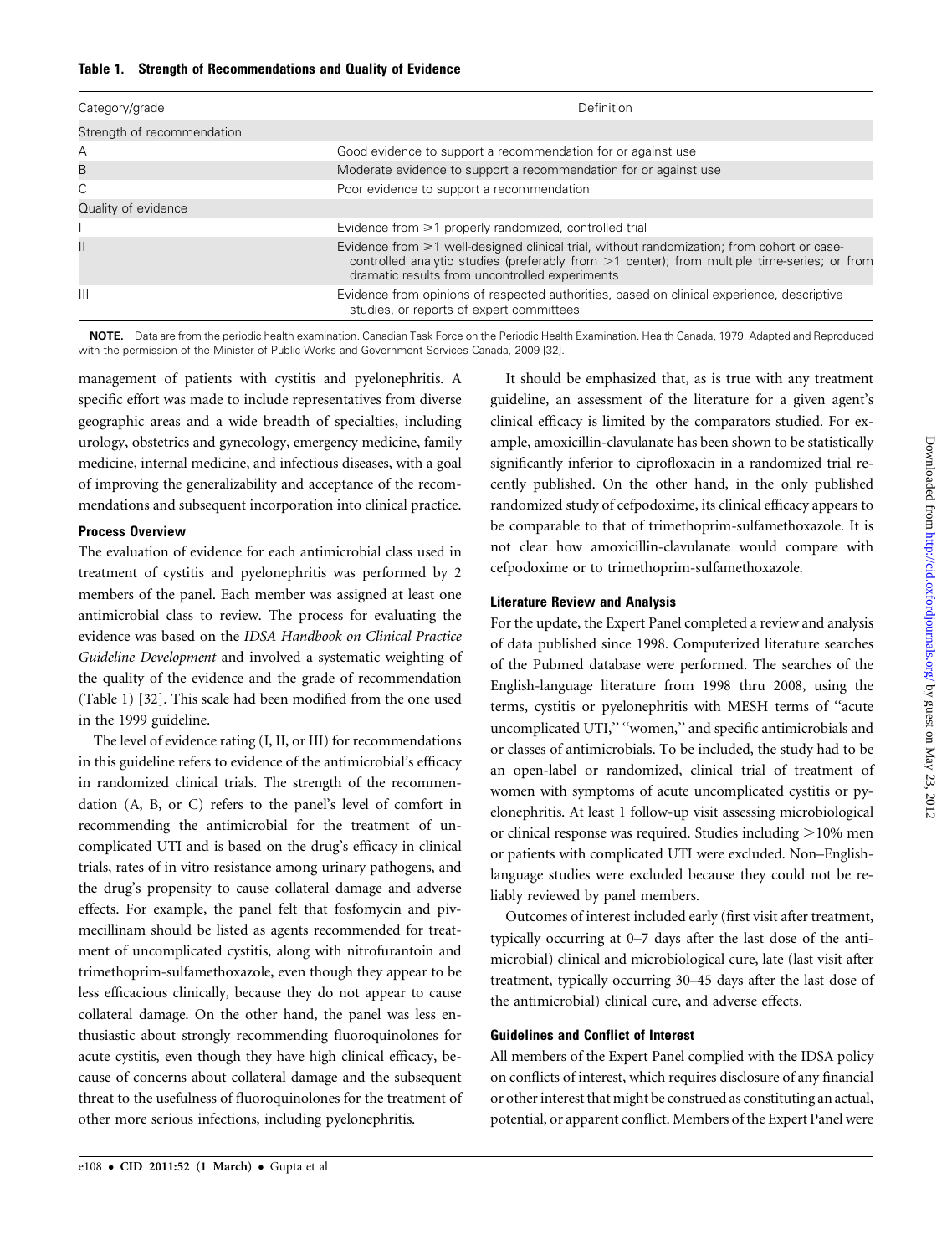provided IDSA's conflict of interest disclosure statement and were asked to identify ties to companies developing products that might be affected by promulgation of the guideline. Information was requested regarding employment, consultancies, stock ownership, honoraria, research funding, expert testimony, and membership on company advisory committees. The panel made decisions on a case-by-case basis as to whether an individual's role should be limited as a result of a conflict. Potential conflicts are listed in the Acknowledgements section.

## Consensus Development Based on Evidence

The Panel met on 7 occasions via teleconference and once in person to complete the work of the guideline. The purpose of the teleconferences was to discuss the questions to be addressed, make writing assignments and discuss recommendations. Most of the work was done with e-mail correspondence. All members of the panel participated in the preparation and review of the draft guideline. Feedback from external peer reviews was obtained. All collaborating organizations were also asked to provide feedback and endorse the guidelines. The following organizations endorsed the guidelines: American Congress of Obstetricians and Gynecologists, American Urological Association, Association of Medical Microbiology and Infectious Diseases–Canada), and the Society for Academic Emergency Medicine. The guideline was reviewed and approved by the IDSA SPGC, the IDSA Board of Directors, and the ESCMID Board prior to dissemination.

#### Revision Dates

At annual intervals, the Panel Chair, the SPGC liaison advisor, and the Chair of the SPGC will determine the need for revisions to the guideline based on an examination of current literature. If necessary, the entire Panel will be reconvened to discuss potential changes. When appropriate, the panel will recommend revision of the guideline to the IDSA SPGC and Board and other collaborating organizations for review and approval.

## RESULTS

## Literature Search

The literature search identified 295 potential articles for review, of which 28 met criteria for inclusion in the analyses. The types of studies included randomized clinical trials and open label clinical trials. Expert reviews were also incorporated into the final grade recommendation. Two panel members were assigned each antimicrobial class included in the guideline and independently reviewed the relevant literature. These 2 reviewers compared their results and reached consensus on their findings for the antimicrobial class and then presented them to the panel. Discrepancies were discussed by the panel and final adjudication was based on review by the chairperson and majority vote.

## Limitations in the Literature

There were a limited number of publications directly comparing the same drug given for different durations of therapy [29,

33]. Thus, there was insufficient new literature to support further analyses of single-dose or 3-day therapy versus longer therapy included in the previous guideline.

The criteria used to define clinical and microbiological cure and the duration of follow-up and timing of follow-up visits were not uniform across studies. Many studies did not perform or report intent to treat analyses; this may inflate the late clinical and microbiological success rates. Major differences in definitions of study outcomes are highlighted in the text.

# GUIDELINE RECOMMENDATIONS FOR THE TREATMENT OF ACUTE UNCOMPLICATED CYSTITIS AND PYELONEPHRITIS

# I. What Is the Optimal Treatment for Acute Uncomplicated Cystitis?

#### Recommendations (Figure 1).

1. Nitrofurantoin monohydrate/macrocrystals (100 mg twice daily for 5 days) is an appropriate choice for therapy due to minimal resistance and propensity for collateral damage (defined above) and efficacy comparable to 3 days of trimethoprim-sulfamethoxazole (A-I).

2. Trimethoprim-sulfamethoxazole (160/800 mg [1 doublestrength tablet] twice-daily for 3 days) is an appropriate choice for therapy, given its efficacy as assessed in numerous clinical trials, if local resistance rates of uropathogens causing acute uncomplicated cystitis do not exceed 20% or if the infecting strain is known to be susceptible (A-I).

i. The threshold of 20% as the resistance prevalence at which the agent is no longer recommended for empirical treatment of acute cystitis is based on expert opinion derived from clinical, in vitro, and mathematical modeling studies (B-III).

ii. In some countries and regions, trimethoprim (100 mg twice daily for 3 days) is the preferred agent and is considered equivalent to trimethoprim-sulfamethoxazole on the basis of data presented in the original guideline (A-III) [1].

iii. Data are insufficient to make a recommendation for other cystitis antimicrobials as to what resistance prevalence should be used to preclude their use for empirical treatment of acute cystitis.

3. Fosfomycin trometamol (3 g in a single dose) is an appropriate choice for therapy where it is available due to minimal resistance and propensity for collateral damage, but it appears to have inferior efficacy compared with standard shortcourse regimens according to data submitted to the US Food and Drug Administration (FDA) and summarized in the Medical Letter (A-I) [7].

4. Pivmecillinam (400 mg bid for 3–7 days) is an appropriate choice for therapy in regions where it is available (availability limited to some European countries; not licensed and/or available for use in North America), because of minimal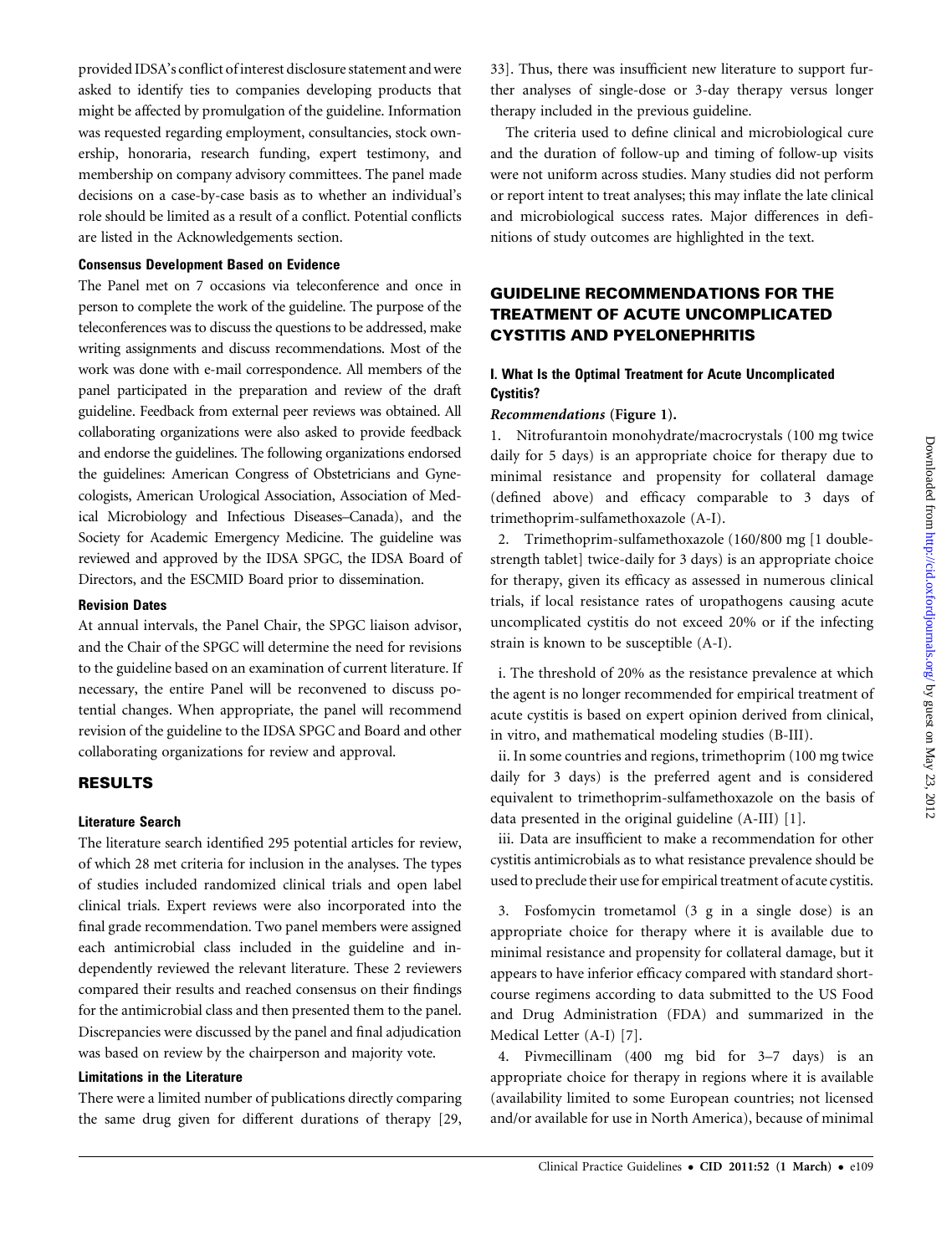resistance and propensity for collateral damage, but it may have inferior efficacy compared with other available therapies (A-I). 5. The fluoroquinolones, ofloxacin, ciprofloxacin, and levofloxacin, are highly efficacious in 3-day regimens (A-I) but have a propensity for collateral damage and should be reserved for important uses other than acute cystitis and thus should be considered alternative antimicrobials for acute cystitis (A-III).

6. b-Lactam agents, including amoxicillin-clavulanate, cefdinir, cefaclor, and cefpodoxime-proxetil, in 3–7-day regimens are appropriate choices for therapy when other recommended agents cannot be used  $(B-I)$ . Other  $\beta$ -lactams, such as cephalexin, are less well studied but may also be appropriate in certain settings  $(B-III)$ . The  $\beta$ -lactams generally have inferior efficacy and more adverse effects, compared with other UTI antimicrobials (B-I). For these reasons,  $\beta$ -lactams other than pivmecillinam should be used with caution for uncomplicated cystitis.

7. Amoxicillin or ampicillin should not be used for empirical treatment given the relatively poor efficacy, as discussed in the 1999 guidelines [1] and the very high prevalence of antimicrobial resistance to these agents worldwide [8–11] (A-III).

#### Evidence Summary

The optimal agent for therapy of a patient with acute uncomplicated cystitis depends on a number of factors (Figure 2). Each agent has pros and cons related to its use and the choice of therapy is made on an individual basis.

Trimethoprim-sulfamethoxazole. The traditional first-line agent in the United States and recommended in the original IDSA guidelines was trimethoprim-sulfamethoxazole (trimethoprim was considered comparable) [1]. However, rising rates of trimethoprim-sulfamethoxazole resistance among uropathogens, especially outside of the United States, and consistent evidence that in vitro resistance correlates with bacterial and clinical failures, necessitates revising this recommendation. Indeed, the guidelines of the European Association of Urology do not recommend this agent as first choice treatment of uncomplicated cystitis [34].

Four randomized clinical trials compared trimethoprimsulfamethoxazole with another agent, including ciprofloxacin, norfloxacin, nitrofurantoin, and cefpodoxime proxetil, and evaluated microbiological and clinical outcomes among women with acute cystitis (Table 2) [35–38]. The 2 studies including a fluoroquinolone had findings consistent with the 1999 guideline, reporting that trimethoprim-sulfamethoxazole was noninferior (95% confidence interval of difference at  $\pm 10\%$ ) to ciprofloxacin for early clinical and bacterial cure rates [35, 37]. Both studies used a longer than standard (7 days rather than 3 days) course of trimethoprimsulfamethoxazole versus a 3-day course of ciprofloxacin. In the study by Iravani et al [37], 7 days of 160/800 mg twice-daily trimethoprim-sulfamethoxazole in 174 women had similar rates of early and late clinical cure as 3 days of 100 mg ciprofloxacin given twice daily to 168 women (95% early and 90% late for each drug). The late bacterial cure rate (4-6 weeks after therapy) was lower with trimethoprim-sulfamethoxazole than for ciprofloxacin (79% vs 91%, respectively), whereas the early bacterial cure rate was higher with trimethoprimsulfamethoxazole (93% vs 88%, respectively). Arredondo-Garcia et al [35] reported that 7 days of trimethoprim-sulfamethoxazole (160/800 mg twice daily) in 81 women resulted in early clinical and bacterial cure rates of 86% and 85%, respectively, noninferior to the 89% and 92% cure rates, respectively, achieved in 97 women treated with 3 days of ciprofloxacin (250 mg twice daily). Of note, these similar outcomes were demonstrated despite 15% of women in the trimethoprim-sulfamethoxazole arm having a pretherapy isolate resistant to the treatment drug, compared with only 1% of women in the ciprofloxacin arm. Results stratified by susceptibility of the infecting organism to the treatment regimen were not reported. Each study included a third treatment arm; results of these comparisons are discussed below for the relevant antimicrobial class.

A small study compared a 3-day course of trimethoprimsulfamethoxazole (160/800 mg twice daily) with a 3-day course of cefpodoxime-proxetil (100 mg twice daily) [38].

| <b>Study name</b> | Statistics for each study |                |                |          |         |                       |     | Odds ratio and 95% CI |    |     |
|-------------------|---------------------------|----------------|----------------|----------|---------|-----------------------|-----|-----------------------|----|-----|
|                   | Odds<br>ratio             | Lower<br>limit | Upper<br>limit | Z-Value  | p-Value |                       |     |                       |    |     |
| Gupta 2007        | 1.015                     | 0.483          | 2.133          | 0.039    | 0.969   |                       |     |                       |    |     |
| Hooton 1995       | 0.137                     | 0.016          | 1.195          | $-1.799$ | 0.072   |                       |     |                       |    |     |
| Spencer 1994      | 1.155                     | 0.667          | 1.999          | 0.513    | 0.608   |                       |     |                       |    |     |
| Iravani 1999      | 0.697                     | 0.290          | 1.674          | $-0.809$ | 0.419   |                       |     |                       |    |     |
|                   | 0.943                     | 0.640          | 1.390          | $-0.297$ | 0.767   |                       |     |                       |    |     |
|                   |                           |                |                |          |         | 0.01                  | 0.1 | 1                     | 10 | 100 |
|                   |                           |                |                |          |         | <b>Favors TMP-SMX</b> |     | <b>Favors NTF</b>     |    |     |

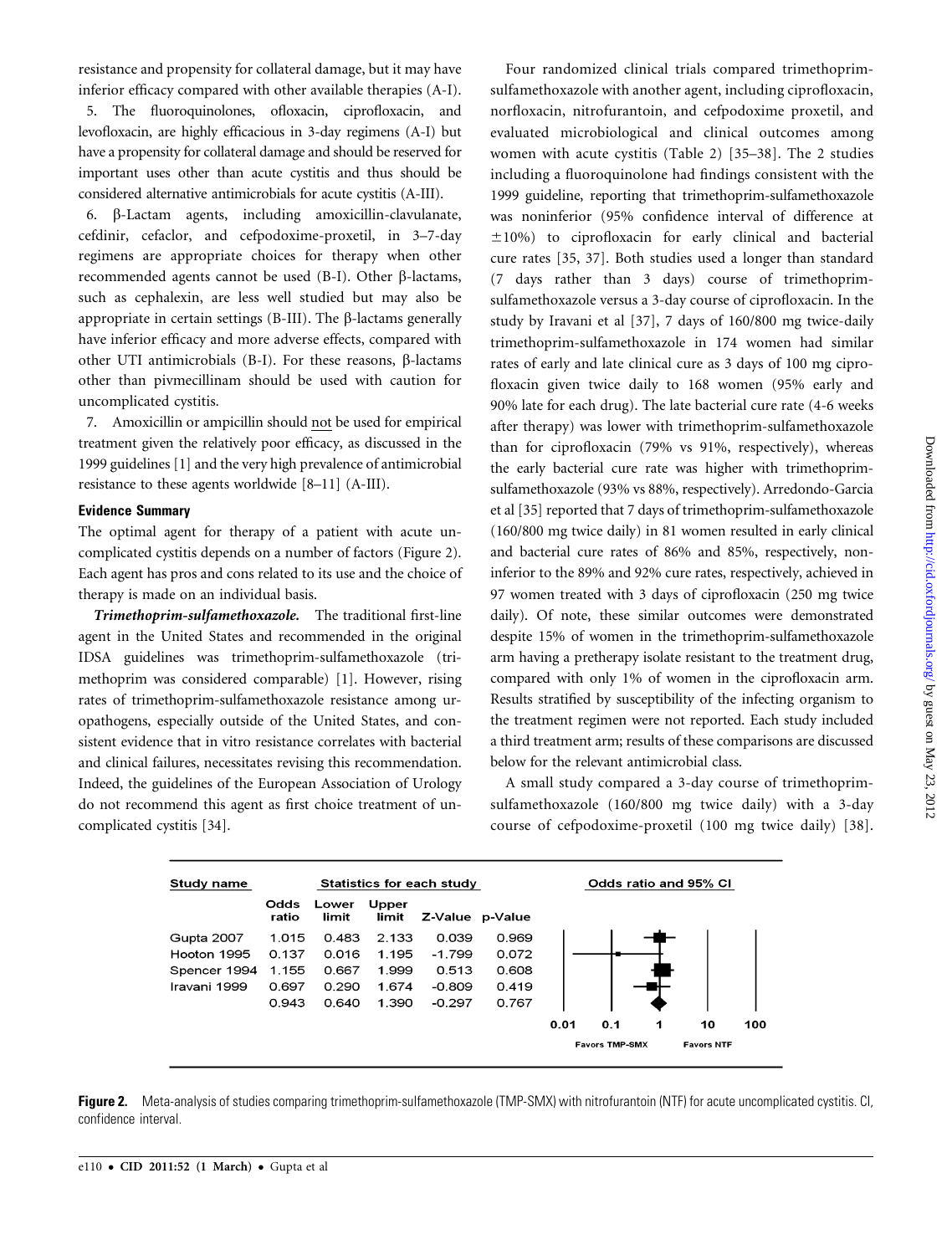Table 2. Results from Included Studies of Trimethoprim-Sulfamethoxazole for Treatment of Acute Uncomplicated Cystitis

| Study (year) [reference]                |                                                     | Treatment regimen                                                                           |                                                 |
|-----------------------------------------|-----------------------------------------------------|---------------------------------------------------------------------------------------------|-------------------------------------------------|
| Iravani et al (1999) [37]               | TMP-SMX,<br>160/800 mg<br>twice daily<br>for 7 days | <b>Nitrofurantoin</b><br>monohydrate/<br>macrocrystals,<br>100 mg twice<br>daily for 7 days | Ciprofloxacin, 100 mg twice<br>daily for 3 days |
| Early clinical cure                     | 165/174 (95)                                        | 166/179 (93)                                                                                | 160/168 (95)                                    |
| Early bacterial cure                    | 161/174 (93)                                        | 153/177 (86)                                                                                | 148/168 (88)                                    |
| Late clinical cure                      | 137/153 (90)                                        | 135/151 (89)                                                                                | 132/147 (90)                                    |
| Adverse events, %                       | 38                                                  | 34                                                                                          | 28                                              |
| Arredondo-Garcia et al<br>$(2004)$ [35] | TMP-SMX,<br>160/800 mg<br>twice daily x 7 days      | Norfloxacin,<br>400 mgtwice<br>daily for 7 days                                             | Ciprofloxacin, 250 mg<br>twice daily for 3 days |
| Early clinical cure                     | 70/81 (86)                                          | 90/107 (84)                                                                                 | 86/97 (89)                                      |
| Early bacterial cure                    | 69/81 (85)                                          | 93/107 (87)                                                                                 | 89/97 (92)                                      |
| Late clinical cure                      | 66/81 (82)                                          | 88/107 (82)                                                                                 | 81/97 (84)                                      |
| Adverse events, %                       | 8.7                                                 | 3.9                                                                                         | 4.0                                             |
| Kavatha et al<br>$(2003)$ [38]          | TMP-SMX,<br>160/800 mgtwice<br>daily for 3 days     | Cefpodoxime<br>proxetil, 100<br>mg twice daily<br>for 3 days                                |                                                 |
| Early clinical cure                     | 70/70 (100)                                         | 62/63 (98.4)                                                                                |                                                 |
| Early bacterial cure                    | 70/70 (100)                                         | 62/63 (98.4)                                                                                |                                                 |
| Late clinical cure                      | 51/60 (85)                                          | 42/50 (84)                                                                                  |                                                 |
| Adverse events, %                       | 1.4                                                 | 1.6                                                                                         |                                                 |
| Gupta et al<br>$(2007)$ [36]            | TMP-SMX, 160/800<br>mgtwice daily<br>for 3 days     | <b>Nitrofurantoin</b><br>monohydrate/<br>macrocrystals,<br>100 mg twice<br>daily for 5 days |                                                 |
| Early clinical cure                     | 133/148 (90)                                        | 144/160 (90)                                                                                |                                                 |
| Early bacterial cure                    | 131/144 (91)                                        | 141/154 (92)                                                                                |                                                 |
| Late clinical cure                      | 117/148 (79)                                        | 134/160 (84)                                                                                |                                                 |
| Adverse events, %                       | 31                                                  | 28%                                                                                         |                                                 |

NOTE. Data are proportion of subjects (%), unless otherwise indicated. Efficacy rates refer to cure rates on the visit closest to a 5-9-day period following treatment. NA, not available; TMP-SMX, trimethoprim-sulfamethoxazole.

Women with an uropathogen resistant to either study drug (4 of 82 women in the trimethoprim-sulfamethoxazole arm and 0 of 81 women in the cefpodoxime arm) were excluded. Clinical cure was achieved in 100% of the 70 women in the trimethoprim-sulfamethoxazole arm, compared with 62 (98%) of 63 women in the cefpodoxime arm. The microbiological cure rates were the same as the clinical cure rates in each arm. Adverse effects were reported in 1 patient in the trimethoprim-sulfamethoxazole arm and 2 patients in the cefpodoxime arm.

The fourth study compared a 3-day course of trimethoprimsulfamethoxazole (160/800 mg twice daily) with a 5-day course of nitrofurantoin monohydrate–macrocrystals (100 mg twice daily) and included women with uropathogens resistant to the study drugs [36]. The primary end point, overall clinical cure rate at 30 days, was 79% among the 148 women in the trimethoprim-sulfamethoxazole arm and 84% among the 160

women in the nitrofurantoin arm, with a nonsignificant difference of -5%. Rates were also equivalent (predefined as a  $\pm 10\%$  difference between agents) at 5-9 days after therapy, with clinical cure of 90% in each arm and bacterial cure of 91% in the trimethoprim-sulfamethoxazole arm and 92% in the nitrofurantoin arm. There was a significantly higher clinical cure rate among women in the trimethoprim-sulfamethoxazole arm who had a trimethoprim-sulfamethoxazole–susceptible uropathogen, compared with those who had a trimethoprimsulfamethoxazole–resistant uropathogen (84% vs 41%, respectively;  $1 P < .001$ ).

The fifth study used a prospective observational trial design to compare clinical and bacterial outcomes among women with acute cystitis with a trimethoprim-sulfamethoxazole– susceptible or –resistant uropathogen [21]. All women were treated with a 5-day course of trimethoprim-sulfamethoxazole (160/800 mg twice daily). The microbiological cure rates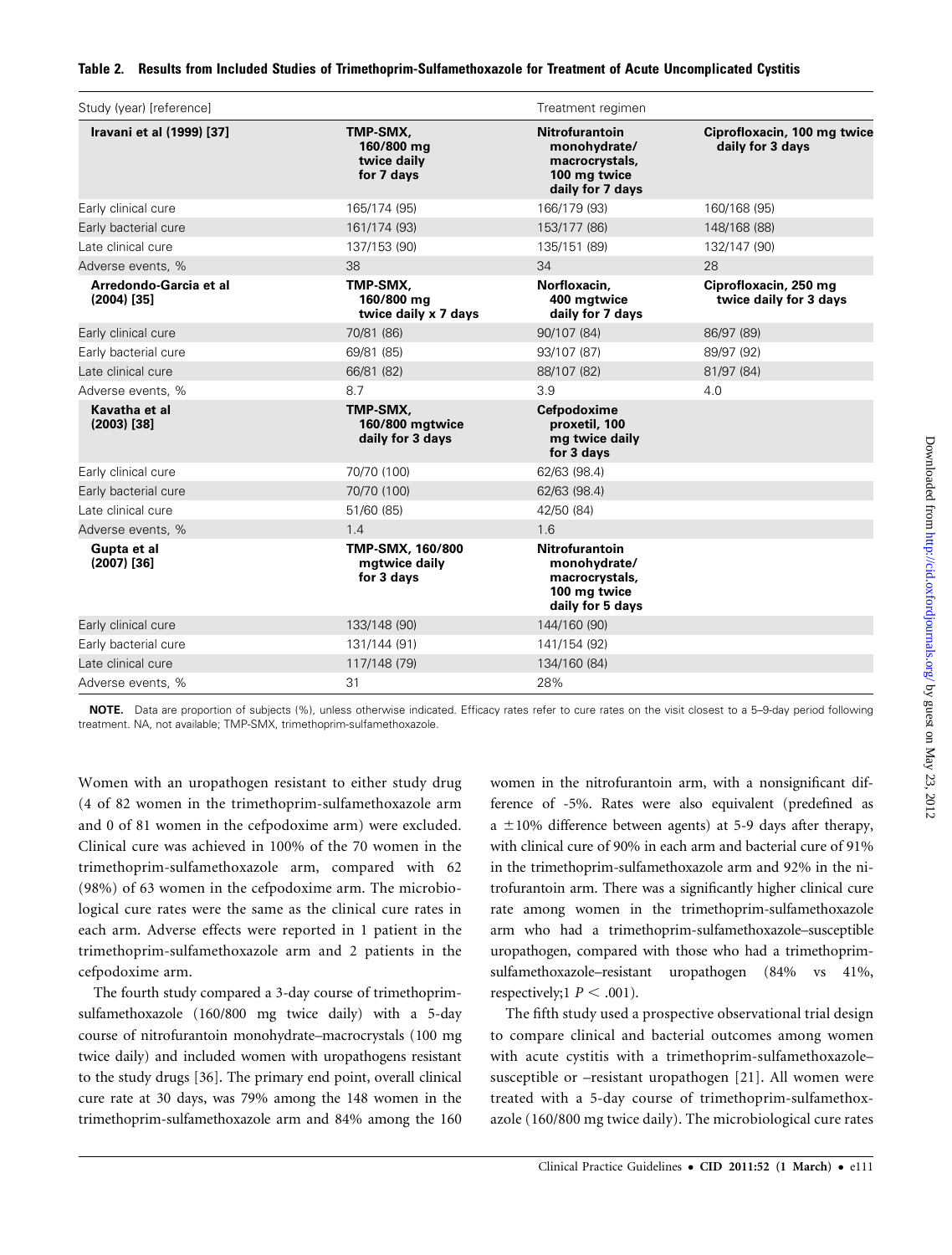were significantly higher among women with a trimethoprimsulfamethoxazole–susceptible uropathogen than for women with a –resistant uropathogen (86% vs 42%, respectively;  $P <$ .001). The clinical cure rate at 5-9 days after completion of therapy was also higher in the trimethoprim-sulfamethoxazole–susceptible group (88% of 333 women) than in the trimethoprim-sulfamethoxazole–resistant group (54% of 151 women;  $P < .001$ ). The clinical and microbiological differences remained significant at the 28–42-day follow-up visit. Because this was not a randomized treatment trial, the data were not included in the efficacy analyses but are reported as they provide insight into expected outcomes in patients with resistant uropathogens.

Overall findings from these studies demonstrate that trimethoprim-sulfamethoxazole remains a highly effective treatment for acute uncomplicated cystitis in women when the rate of resistance is known or expected to be  $\leq 20\%$ , supporting a strong recommendation for use in such settings. Early clinical and microbiological cure rates are in the 90% - 100% range (Table 2). Late outcomes are harder to compare across studies, but when calculated using intent to treat criteria, are 80% - 90%.

Resistance impacts both clinical and bacterial outcomes, so known or expected resistance should be considered in antimicrobial choice. In this regard, resistance to trimethoprimsulfamethoxazole is high in many regions of the world. However, in settings with a 10% - 15% prevalence of resistance to trimethoprim-sulfamethoxazole, cure rates with trimethoprimsulfamethoxazole were equivalent to those with comparator drugs (ie, ciprofloxacin and nitrofurantoin) to which almost all isolates were probably susceptible (data on susceptibility to comparators were not uniformly provided in the studies) [35– 37]. Trimethoprim-sulfamethoxazole use is associated with increased resistance, but, even though it has a significant impact on intestinal flora, it is generally not thought to have a propensity for ''collateral damage'' as observed with broad-spectrum cephalosporins or fluoroquinolones.

Nitrofurantoin. There is additional evidence in support of nitrofurantoin monohydrate/macrocrystals, for which data were previously limited. There were 4 randomized trials of nitrofurantoin versus a comparator published since the previous guideline (Table 3) [28, 36, 37, 39]. These studies demonstrate that (1) nitrofurantoin monohydrate/

| Study                         | Regimen                                                                        |                                                      |                                                 |
|-------------------------------|--------------------------------------------------------------------------------|------------------------------------------------------|-------------------------------------------------|
| Iravani et al (1999) [37]     | Nitrofurantoin monohydrate/<br>macrocrystals, 100 mg twice<br>daily for 7 days | <b>TMP-SMX, 160/800</b><br>mg twice daily for 7 days | Ciprofloxacin, 100 mg<br>twice daily for 3 days |
| Early clinical cure           | 166/179 (93)                                                                   | 165/174 (95)                                         | 160/168 (95)                                    |
| Early bacterial cure          | 153/177 (86)                                                                   | 161/174 (93)                                         | 148/168 (88)                                    |
| Late clinical cure            | 135/151 (89)                                                                   | 137/153 (90)                                         | 132/147 (90)                                    |
| Adverse events, %             | 34                                                                             | 38                                                   | 28                                              |
| Stein et al (1999) [39]       | Nitrofurantoin monohydrate/<br>macrocrystals, 100 mg twice<br>daily for 7 days | Fosfomycin trometamol,<br>single 3-gdose             |                                                 |
| Early clinical cure           | 232/245 (95)                                                                   | 240/263 (90)                                         |                                                 |
| Early bacterial cure          | 189/219 (86)                                                                   | 192/246 (78)                                         |                                                 |
| Late clinical cure            | 168/180 (93)                                                                   | 189/202 (94)                                         |                                                 |
| Adverse events, %             | 5.6                                                                            | 5.3                                                  |                                                 |
| Christiaens et al (2002) [28] | Nitrofurantoin macrocrystals,<br>100 mg 4 times daily for 3 days               | Placebo, 4 times<br>daily for 3 days                 |                                                 |
| Early clinical cure           | 21/24 (88)                                                                     | 13/23 (54)                                           |                                                 |
| Early bacterial cure          | 17/23 (74)                                                                     | 9/22(41)                                             |                                                 |
| Late clinical cure            | <b>NA</b>                                                                      | <b>NA</b>                                            |                                                 |
| Adverse events, %             | 23                                                                             | 26                                                   |                                                 |
| Gupta et al (2007) [36]       | Nitrofurantoin monohydrate/<br>macrocrystals, 100 mg twice<br>daily for 5 days | TMP-SMX, 160/800<br>mg twice daily for 3 days        |                                                 |
| Early clinical cure           | 144/160 (90)                                                                   | 133/148 (90)                                         |                                                 |
| Early bacterial cure          | 141/154 (92)                                                                   | 131/144 (91)                                         |                                                 |
| Late clinical cure            | 134/160 (84)                                                                   | 117/148 (79)                                         |                                                 |
| Adverse events, %             | 28                                                                             | 31                                                   |                                                 |

Table 3. Results from Included Studies of Nitrofurantoin for Treatment of Acute Uncomplicated Cystitis

NOTE. Data are proportion of subjects (%), unless otherwise indicated. Efficacy rates refer to cure rates on the visit closest to a 5-9-day period following treatment. NA, not available; TMP-SMX, trimethoprim-sulfamethoxazole.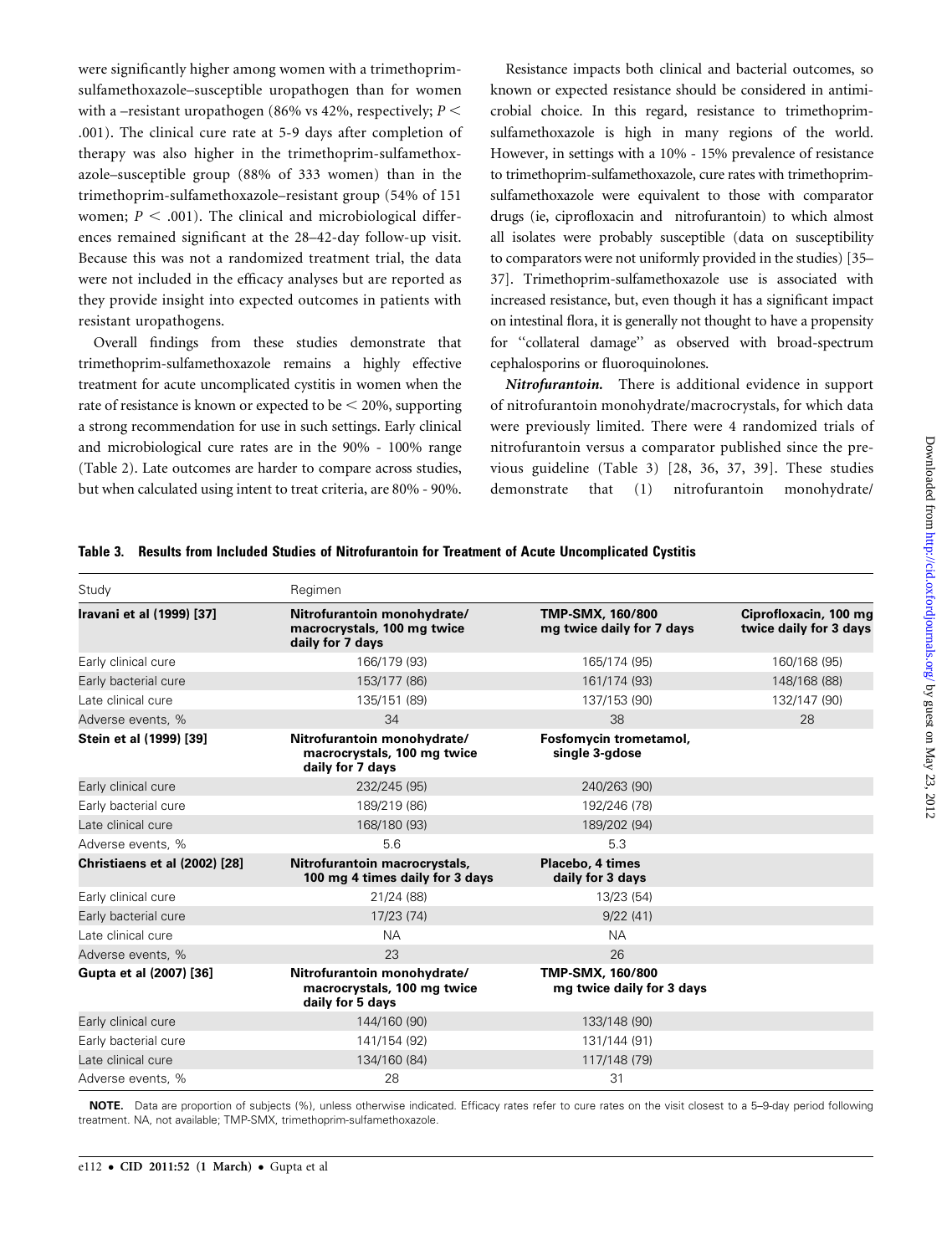macrocrystals (100 mg twice daily for 7 days) has similar clinical cure rates (based on the small differences in early clinical cure and confidence intervals that are small enough to suggest no difference in efficacy) to ciprofloxacin (100 mg twice daily for 3 days; 93% vs 95%), trimethoprim-sulfamethoxazole (160/800 mg twice daily for 7 days; 93% vs 95%), and 3-g single-dose fosfomycin trometamol (89% vs 90%); (2) nitrofurantoin monohydrate/macrocrystals (100 mg twice daily in a 5-day regimen) is equivalent in clinical and microbiological cure rates to trimethoprim-sulfamethoxazole (160/800 mg twice daily in a 3-day regimen); and (3) nitrofurantoin macrocrystals (100 mg 4 times daily for 3 days) is superior to placebo treatment of women with acute cystitis. Taken together, the studies demonstrate a clinical cure rate with nitrofurantoin of 88% - 93% and a bacterial cure rate of 81% - 92%. A meta-analysis of studies comparing early clinical cure rates with nitrofurantoin and trimethoprim-sulfamethoxazole is shown in Figure 2 and demonstrates equivalence between the 2 agents. Of note, resistance to nitrofurantoin remains low and it is well tolerated and efficacious in a 5-day regimen (Table 4).

Thus, current randomized clinical trial data provide strong support for consideration of nitrofurantoin as an effective agent for treatment of acute cystitis. Demonstration of efficacy, with minimal drug resistance or propensity for collateral damage, makes nitrofurantoin an attractive agent for cystitis. A 5-day regimen, rather than the traditional 7-day course, can be considered as an effective duration of treatment based on a recent randomized clinical trial [36].

Fosfomycin trometamol. There are also new data in support of fosfomycin trometamol, a phosphonic acid derivative available in the United States and some European countries for treatment of UTI. A 3-g single-dose of fosfomycin trometamol was compared with a 7–day course of nitrofurantoin monohydrate/ macrocrystals 100 mg twice daily in one study and with a 5-day course of trimethoprim 100 mg twice daily in another [39, 40]. The latter study only evaluated the microbiologic outcome and reported that single-dose fosfomycin trometamol and 5 days of twice-daily trimethoprim each had an 83% bacterial cure rate (147 of 177 fosfomycin and 70 of 84 trimethoprim-treated women, respectively) at the early follow-up visit [34]. The study by Stein [39] demonstrated that the early clinical response (cure or improvement at 5-11 days after starting therapy) rates were not significantly different, at 91% (240 of 263 women) for 3-g single-dose fosfomycin trometamol treatment and 95% (232 of 245 women) for 100 mg of nitrofurantoin monohydrate/macrocrystals given twice daily. The late clinical response rates remained high for both drugs (93%–94%). However, the microbiologic cure rate was significantly higher with nitrofurantoin (86%), compared with fosfomycin (78%), at the first follow-up visit ( $P = .02$ ). Microbiologic cure rates 4-6 weeks after therapy were 96% for fosfomycin and 91% for nitrofurantoin but

#### Table 4. Treatment Regimens and Expected Early Efficacy Rates for Acute Uncomplicated Cystitis

|                                                                                   | Mean percentage (range)                      |                                                       |                                                                 |                         |  |  |
|-----------------------------------------------------------------------------------|----------------------------------------------|-------------------------------------------------------|-----------------------------------------------------------------|-------------------------|--|--|
| Drug (dosage)                                                                     | Estimated clinical<br>efficacy <sup>ab</sup> | Estimated<br>microbiological<br>efficacy <sup>b</sup> | Common side effects                                             | References              |  |  |
| Nitrofurantoin monohydrate/<br>macrocrystals (100 mg twice<br>daily for 5-7 days) | 93 (84-95)                                   | 88 (86-92)                                            | Nausea, headache                                                | [36, 37, 39]            |  |  |
| Trimethoprim-sulfamethoxazole<br>(160/800 mg twice daily for 3 days)              | 93 (90-100)                                  | 94 (91-100)                                           | Rash, urticaria, nausea,<br>vomiting, hematologic               | [36, 37]                |  |  |
| Fosfomycin trometamol (3 g<br>single-dose sachet)                                 | 91                                           | 80 (78-83)                                            | Diarrhea, nausea, headache                                      | [39, 40]                |  |  |
| Pivmecillinam (400 mg twice<br>daily for 3-7 days)                                | 73 (55-82)                                   | 79 (74-84)                                            | Nausea, vomiting, diarrhea                                      | [29, 43]                |  |  |
| Fluoroquinolones (dose varies<br>by agent; 3-day regimen) <sup>c</sup>            | 90 (85-98)                                   | $91(81 - 98)$                                         | Nausea/vomiting,<br>diarrhea, headache,<br>drowsiness, insomnia | $[35, 43, 44, 46 - 52]$ |  |  |
| $\beta$ -lactams (dose varies by<br>agent; 3-5 day regimen) <sup>d</sup>          | 89 (79-98)                                   | 82 (74-98)                                            | Diarrhea, nausea,<br>vomiting, rash, urticaria                  | [38, 52, 54]            |  |  |

a Efficacy rates refer to cure rates on the visit closest to a 5-9-day period following treatment, and are averages or ranges calculated from clinical trials discussed in the text.

<sup>b</sup> Estimated clinical efficacy and microbiological efficacy rates should not necessarily be compared across agents, because study design, efficacy definition, therapy duration, and other factors are heterogeneous. Studies represent clinical trials published since publication of the 1999 Infectious Disease Society of America guidelines so as to represent efficacy rates that account for contemporary prevalence of antibiotic-resistant uropathogens. Note that efficacy rates may vary geographically depending on local patterns of antimicrobial resistance among uropathogens. See text for details.

<sup>c</sup> Data on fluoroquinolones are compiled from regimens of ofloxacin, norfloxacin, and ciprofloxacin from the referenced clinical trials and not other fluoroquinolones that are no longer commercially available. See text for details.

<sup>d</sup> Data on blactams data cited are derived from clinical trials examining second and third generation cephalosporins and amoxicillin-clavulanate. See text for details.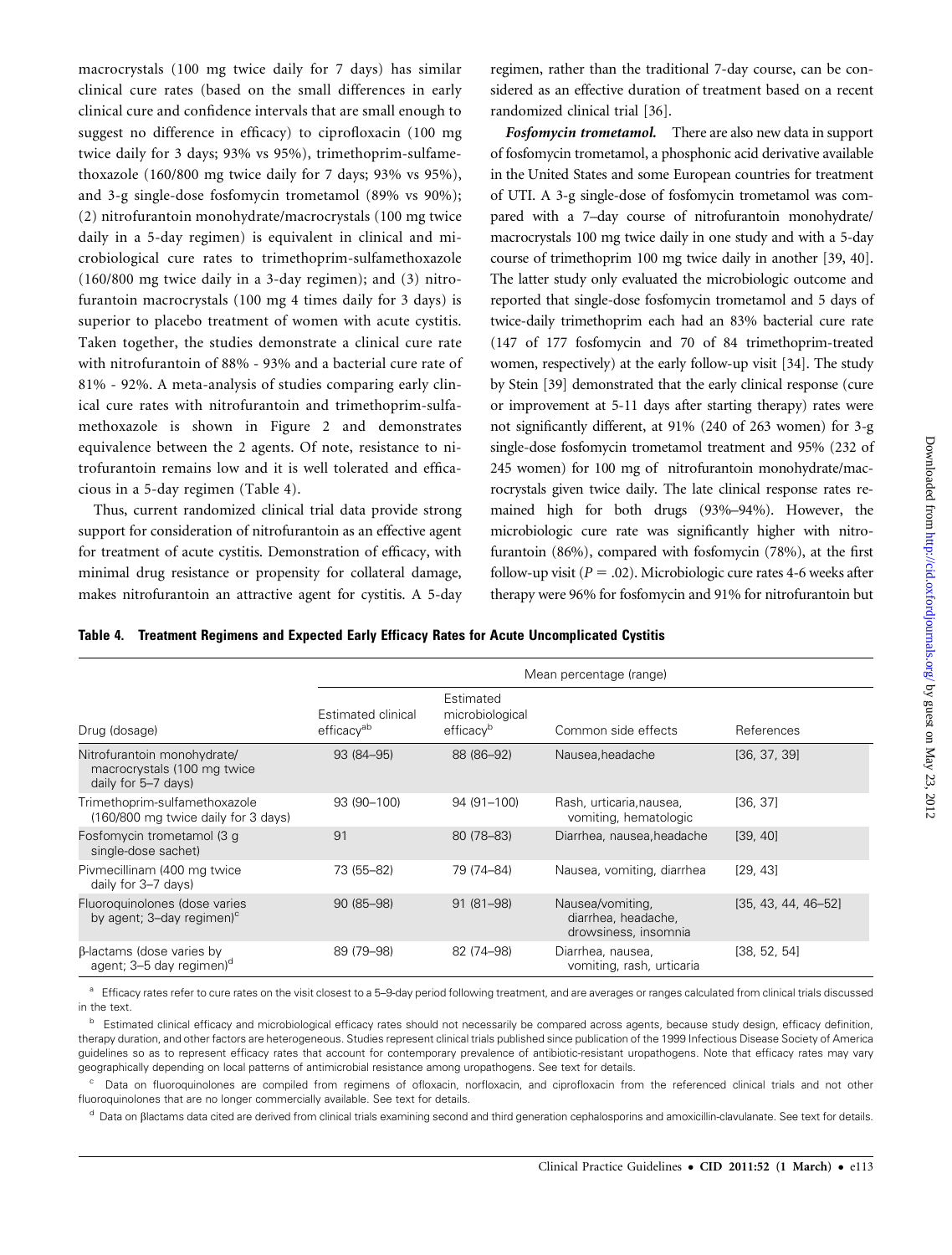included only  $\sim$  50% of the original study population. Intent-totreat analyses were not reported [39]. Overall, the bacterial efficacy of fosfomycin is lower than that of other first-line agents, but clinical efficacy (based on a single study) was comparable (Table 4). Additional information considered by the committee was the reference in the 1999 IDSA UTI guideline to unpublished data demonstrating lower bacterial eradication rates with fosfomycin than with 10 days of trimethoprimsulfamethoxazole and with 7 days of ciprofloxacin. These studies are still not available in the published literature except as previously referenced in a Medical Letter report [7].

Several in vitro studies examined the activity of fosfomycin against multidrug-resistant pathogens. These demonstrate that fosfomycin is active against vancomycin-resistant enterococci (VRE), methicillin-resistant S. aureus (MRSA), and extendedspectrum  $\beta$ -lactamase (ESBL)–producing gram-negative rods [41]. As resistance among uropathogens causing communityacquired uncomplicated cystitis increases, fosfomycin may become more useful, particularly if no other oral agents with in vitro activity are available [42]. Clinical outcomes are not yet reported from randomized, controlled studies; thus, specific recommendations for the role of fosfomycin in the treatment of multidrug-resistant uropathogens cannot be included in the current guideline. However, observational studies are supportive of clinical efficacy [41, 42].

The convenience of a single-dose regimen, in vitro activity against resistant gram-negative rods, and minimal propensity for collateral damage make fosfomycin a useful choice in some areas. It is recommended as a first-line agent in the guidelines of the European Association of Urology, although it is not uniformly available [34]. Susceptibility data are also not uniformly available, because testing is not routinely performed in many clinical laboratories. Furthermore, the effect of fosfomycin on the intestinal flora after intake of a single 3-g dose (the standard dosage for uncomplicated UTI) has not been well studied, but the effect is probably minor [25]. This assumption is supported by the high rate of E. coli susceptibility in regions with frequent use of fosfomycin for uncomplicated cystitis in women [10].

Pivmecillinam. Pivmecillinam, the orally bioavailable form of mecillinam, is distinguished from other  $\beta$ -lactams because of its specificity for the urinary tract, minimal resistance or propensity for collateral damage, and reasonable treatment efficacy. It is an extended gram-negative spectrum penicillin used only for treatment of UTI. Two studies met our inclusion criteria [43]. One study compared different doses of pivmecillinam with placebo. Pivmecillinam at 200 mg 3 times daily for 7 days, 200 mg twice daily for 7 days, and 400 mg twice daily for 3 days resulted in early clinical cure rates of 62% (132 of 217 women), 64% (136 of 220 women), and 55% (119 of 220 women), respectively, and bacteriologic cure rates of 93%, 94%, and 84%, respectively. Placebo therapy resulted in a clinical cure rate of 25% (54 of 227 women) and a bacteriologic cure rate of 34%, both inferior to active drug. In another randomized trial comparing 3 days of pivmecillinam (400 mg bid) with 3 days of norfloxacin (400 mg bid), pivmecillinam treatment resulted in lower bacterial cure rates (222 (75%) of 298 vs 276 (91%) of 302, respectively;  $P < .001$ ) and lower clinical cure rates (360 (82%) of 437 vs 381 (88%) of 433, respectively;  $P = .02$ ) [43]. In vitro resistance to pivmecillinam was not associated with a high rate of failure; 30 (88%) of 34 pivmecillinam-treated patients who had a pivmecillinam-resistant uropathogen achieved bacterial cure.

Although not available in the United States or Canada, pivmecillinam is one of the agents of choice in many Nordic countries due to low resistance rates and low propagation of resistance [24]. Different doses and durations have been associated with varying efficacy rates, and a 5-day or 7-day regimen is probably superior to a 3-day regimen. Similarly, a 400-mg dose fared better than a 200-mg dose for both bacterial and clinical efficacy. The efficacy rates are notably lower than other recommended agents (Table 4). Of note, the rate of resistance among E. coli to pivmecillinam remains low despite its frequent use in some European countries [24].

Fluoroquinolones. There were 12 randomized trials of fluoroquinolones for treatment of acute cystitis. The majority of these compared one fluoroquinolone with another, often in varying doses or durations. Sparfloxacin and gatifloxacin are no longer widely available because of their adverse effects, and thus, results related to these 2 agents are not included in the analyses [44–47]. Two large studies compared 500 mg of extendedrelease once-daily ciprofloxacin to the 250-mg twice-daily formulation of ciprofloxacin and demonstrated equivalent cure rates [48, 49]. Another study compared ciprofloxacin (250 mg twice daily) in a 3-day versus a 7-day regimen and demonstrated equivalent cure rates but significantly higher adverse event rates with the longer regimen [50]. A small study compared norfloxacin 400 mg twice daily with norfloxacin 800 mg once daily and demonstrated similar bacterial and clinical outcomes, albeit with limited power to detect true differences [33]. One study compared single-dose ciprofloxacin with 3 days of norfloxacin and found the agents to be equivalent, with microbiological and clinical cure rates in the 91% - 94% range [51].

Three studies compared a fluoroquinolone with a drug from another class. Two demonstrated better clinical and microbiological cure rates with the fluoroquinolone regimen (norfloxacin vs pivmecillinam and ciprofloxacin vs amoxicillin-clavulanate) [43, 52]. The third demonstrated early clinical and bacterial cure rates to be similar with 3 days of low-dose ciprofloxacin or a standard dose but longer duration (7 days each) of trimethoprim-sulfamethoxazole and nitrofurantoin [37]. The details for each of these studies are discussed under the respective comparator agent. Overall clinical and bacterial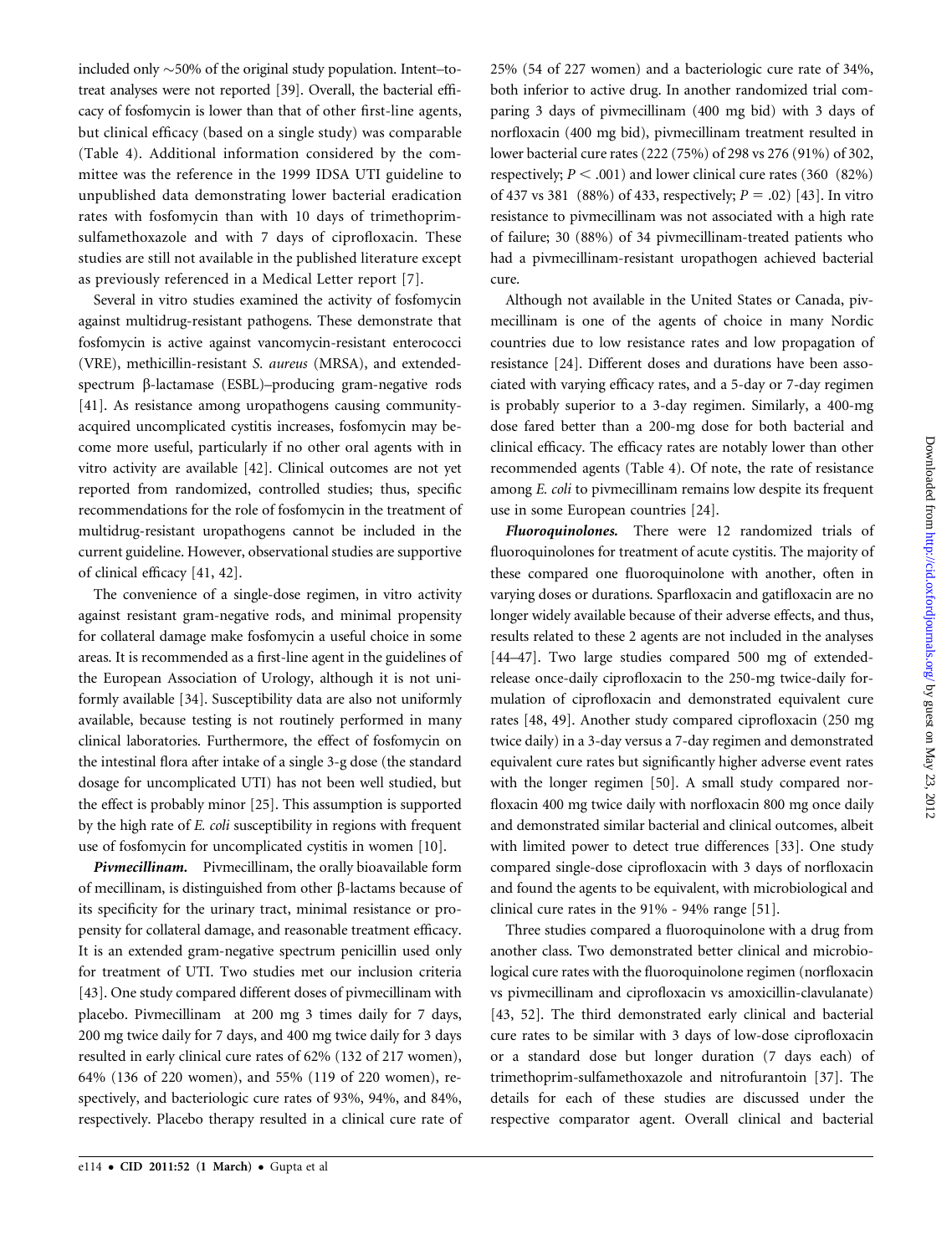Downloaded from http://cid.oxfordjournals.org/ by guest on May 23, 2012 Downloaded from <http://cid.oxfordjournals.org/> by guest on May 23, 2012

efficacy rates in the studies are consistently high, although they were occasionally <90% (Table 4).

Thus, fluoroquinolones remain very effective for the treatment of acute cystitis, although increased fluoroquinolone resistance among community uropathogens is mitigating the usefulness of this antimicrobial class. Once-daily dosing of ciprofloxacin is now available and of equal efficacy as the twicedaily formulation, albeit more expensive, since the latter is now generic. Single-dose fluoroquinolone therapy remains an option but with possibly lower efficacy rates than with longer regimens [1]. Fluoroquinolones with longer half-lives, such as pefloxacin and fleroxacin, may be useful for single-dose therapy, but no studies met our eligibility criteria and neither agent is available in all locales, including North America and many parts of Europe. The main concern regarding fluoroquinolone use for acute cystitis is the promotion of fluoroquinolone resistance, not only among uropathogens but also other organisms, causing more serious and difficult–to-treat infections at other sites. There is also concern about the association between fluoroquinolone use and increased rates of MRSA [22]. Many experts now call for restricting use of fluoroquinolones to those episodes of uncomplicated cystitis when other UTI antimicrobials are not suitable [53]. The panel agrees and recommends that fluoroquinolones be reserved as an alternative only when other UTI agents cannot be used (Figure 1).

 $\beta$ -Lactams. Five randomized trials evaluating  $\beta$ -lactam antibiotics were identified and included in the analyses. Only 1 study included a 3-day regimen of trimethoprimsulfamethoxazole as the standard comparator [38]. This study demonstrated that 100 mg of cefpodoxime proxetil twice daily for 3 days was equivalent to trimethoprim-sulfamethoxazole (160/800 mg twice daily for 3 days), with 100% of 70 women treated with trimethoprim-sulfamethoxazole and 98% of 63 women treated with cefpodoxime experiencing clinical and microbiological cured at day 4–7 after completion of therapy. Clinical cure at 28 days was somewhat lower but not different between the treatment arms (Table 2). However, the statistical power of the study to find differences between the drugs was limited by its small sample size. Side effects were not different between the 2 groups. In another study, amoxicillin-clavulanate (500/125 mg twice daily) was compared with ciprofloxacin (250 mg twice daily), both for 3 days, with 4 months of follow-up [52]. Clinical cure at the last follow-up visit was observed in 58% of 160 women treated with amoxicillin-clavulanate, compared with 77% of 162 women treated with ciprofloxacin ( $P < .001$ ). The differences were significant even among the subgroups of women infected with strains susceptible to the treatment drug (60% vs 77%, respectively;  $P = .004$ ). Microbiological cure at 2 weeks was observed in 76% of 156 women treated with amoxicillinclavulanate, compared with 95% of 161 women treated with

ciprofloxacin ( $P < .001$ ) [52]. Vaginal colonization with uropathogens before and after therapy was also measured, and the higher clinical failure rate observed with amoxicillin-clavulanate was associated with a lower rate of eradication of vaginal uropathogens in the amoxicillin-clavulanate group. These findings are consistent with the postulated mechanism for  $\beta$ -lactam inferiority in the treatment of UTI being, in part, related to persistence of the vaginal reservoir for infection. Another study compared 2 b-lactam antibiotics, cefdinir (100 mg twice daily) versus ceflacor (250 mg 3 times daily), each for 5 days, and demonstrated equivalent clinical (91% vs 93%, respectively) and microbiological (85% vs 80%, respectively) cure rates [54].

Thus, the overall evidence of the efficacy of  $\beta$ -lactams for treatment of acute cystitis has not changed since the previous guideline  $[1]$ . Most studies demonstrate that  $\beta$ -lactams are generally inferior in cure rates to the fluoroquinolones [42, 52]. The study by Kavatha et al [38] demonstrating that an advanced generation oral cephalosporin (cefpodoxime proxetil) resulted in cure rates equivalent to those of trimethoprim-sulfamethoxazole is intriguing and needs to be confirmed in a larger clinical trial [38]. However, even if these observations are confirmed, concern about emergence of gram-negative ESBL resistance to these agents limits enthusiasm for any widespread use. Broad-spectrum cephalosporins, in particular, have been associated with collateral damage, the most concerning of which is ESBL resistance among gram-negative bacteria [22]. Narrower-spectrum cephalosporins are often used for treatment of UTI and may result in less collateral damage, compared with broad-spectrum cephalosporins; however, there is a lack of adequately powered studies to make specific recommendations for these agents. Thus, the panel feels that currently available data supports avoidance of  $\beta$ -lactams other than pivmecillinam for empirical therapy of uncomplicated cystitis unless none of the recommended agents are appropriate.

The choice of agent should be individualized on the basis of patient allergy and compliance history, local practice patterns, local community resistance prevalence, availability, cost, and patient and provider threshold for failure. In the event of diagnostic uncertainty regarding cystitis versus early pyelonephritis, use of agents such as nitrofurantoin, fosfomycin, and pivmecillinam should be avoided, because they do not achieve adequate renal tissue levels. Such uncertainly may exist in the setting of cystitis symptoms accompanied by subjective fever that is not verified at the time of examination, a prolonged duration of cystitis symptoms (typically greater than 5–7 days), or vague flank pain or tenderness which is not otherwise explained.

# II. What Is the Treatment for Acute Pyelonephritis? Recommendations.

8. In patients suspected of having pyelonephritis, a urine culture and susceptibility test should always be performed, and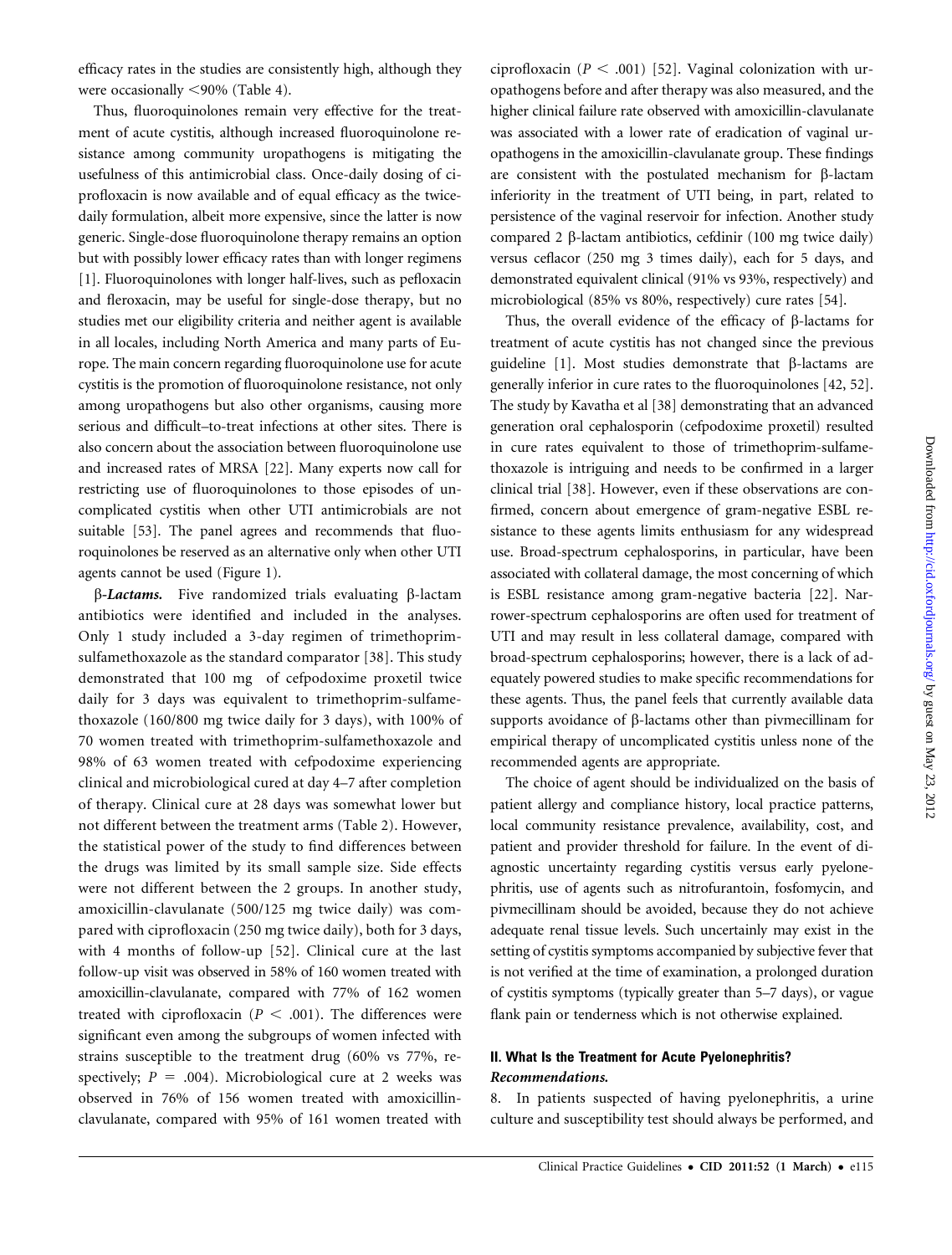initial empirical therapy should be tailored appropriately on the basis of the infecting uropathogen (A-III).

9. Oral ciprofloxacin (500 mg twice daily) for 7 days, with or without an initial 400-mg dose of intravenous ciprofloxacin, is an appropriate choice for therapy in patients not requiring hospitalization where the prevalence of resistance of community uropathogens to fluoroquinolones is not known to exceed 10% (A-I). If an initial one-time intravenous agent is used, a long-acting antimicrobial, such as 1 gof ceftriaxone or a consolidated 24-h dose of an aminoglycoside, could be used in lieu of an intravenous fluoroquinolone (B-III). If the prevalence of fluoroquinolone resistance is thought to exceed 10%, an initial 1-time intravenous dose of a long-acting parenteral antimicrobial, such as 1 g of ceftriaxone (B-III) or a consolidated 24-h dose of an aminoglycoside, is recommended (B-III).

i. Data are insufficient to make a recommendation about what fluoroquinolone resistance level requires an alternative agent in conjunction with or to replace a fluoroquinolone for treatment of pyelonephritis.

10. A once-daily oral fluoroquinolone, including ciprofloxacin (1000 mg extended release for 7 days)or levofloxacin (750 mg for 5 days), is an appropriate choice for therapy in patients not requiring hospitalization where the prevalence of resistance of community uropathogens is not known to exceed 10% (B-II). If the prevalence of fluoroquinolone resistance is thought to exceed 10%, an initial intravenous dose of a long-acting parenteral antimicrobial, such as 1 g of ceftriaxone (B-III) or a consolidated 24-h dose of an aminoglycoside, is recommended (B-III).

11. Oral trimethoprim-sulfamethoxazole (160/800 mg [1 double-strength tablet] twice-daily for 14 days) is an appropriate choice for therapy if the uropathogen is known to be susceptible (A-I). If trimethoprim-sulfamethoxazole is used when the susceptibility is not known, an initial intravenous dose of a long-acting parenteral antimicrobial, such as 1 g of ceftriaxone (B-II) or a consolidated 24-h dose of an aminoglycoside, is recommended (B-III).

12. Oral  $\beta$ -lactam agents are less effective than other available agents for treatment of pyelonephritis (B-III). If an oral  $\beta$ -lactam agent is used, an initial intravenous dose of a long-acting parenteral antimicrobial, such as 1 g of ceftriaxone (B-II) or a consolidated 24-h dose of an aminoglycoside, is recommended (B-III).

i. Data are insufficient to modify the previous guideline recommendation for a duration of therapy of 10–14 days for treatment of pyelonephritis with a  $\beta$ -lactam agent.

13. Women with pyelonephritis requiring hospitalization should be initially treated with an intravenous antimicrobial regimen, such as a fluoroquinolone; an aminoglycoside, with or without ampicillin; an extended-spectrum cephalosporin or extended-spectrum penicillin, with or without an aminoglycoside; or a carbapenem. The choice between these agents should be based on local resistance data, and the regimen should be tailored on the basis of susceptibility results (B-III).

## Evidence Summary

Optimal therapy for acute uncomplicated pyelonephritis depends on the severity of illness at presentation and local resistance patterns as well as specific host factors (such as allergies). In addition, urine culture and susceptibility testing should be performed, and initial empirical therapy should be tailored appropriately on the basis of the infecting uropathogen. Strategies for optimizing empirical therapy when local resistance patterns are not known include using an initial intravenous dose of a long-acting parenteral antimicrobial and starting with a broader-spectrum agent and narrowing therapy when laboratory results are available.

There were 6 treatment studies of acute uncomplicated pyelonephritis identified, but only 1 study met our inclusion criteria. This study compared a 7-day regimen of oral ciprofloxacin (500 mg twice daily) with a 14-day regimen of trimethoprimsulfamethoxazole (160/800 mg twice daily) for treatment of women presenting to emergency departments or outpatient clinics with mild to moderate pyelonephritis [55]. An initial intravenous 400-mg dose of ciprofloxacin in the ciprofloxacin group or a 1-g dose of ceftriaxone in the trimethoprimsulfamethoxazole group was allowed in the protocol at the discretion of the clinician. Women with an uropathogen resistant to the study drug to which they were randomized continued to receive the drug unless they experienced clinical failure (14 women in the trimethoprim-sulfamethoxazole group and 1 woman in the ciprofloxacin group). Ciprofloxacin had significantly higher microbiological (99% vs 89%, respectively) and clinical (96% vs 83%, respectively) cure rates at the early posttherapy visit. Cure rates were similar regardless of whether an initial intravenous dose of ciprofloxacin was given. Among trimethoprim-sulfamethoxazole–treated women, those with a trimethoprim-sulfamethoxazole–resistant uropathogen had significantly lower microbiological eradication and clinical cure rates, compared with those with a susceptible uropathogen. An initial intravenous dose of ceftriaxone significantly improved the microbiological eradication rate and moderately improved the clinical cure rate in women with a trimethoprimsulfamethoxazole–resistant uropathogen.

Two additional studies also demonstrated that a 5–7-day regimen of a once-daily fluoroquinolone (ciprofloxacin, 1000 mg extended release, and levofloxacin, 750 mg, respectively) were effective for acute pyelonephritis [56, 57]. These studies did not meet our inclusion criteria because they included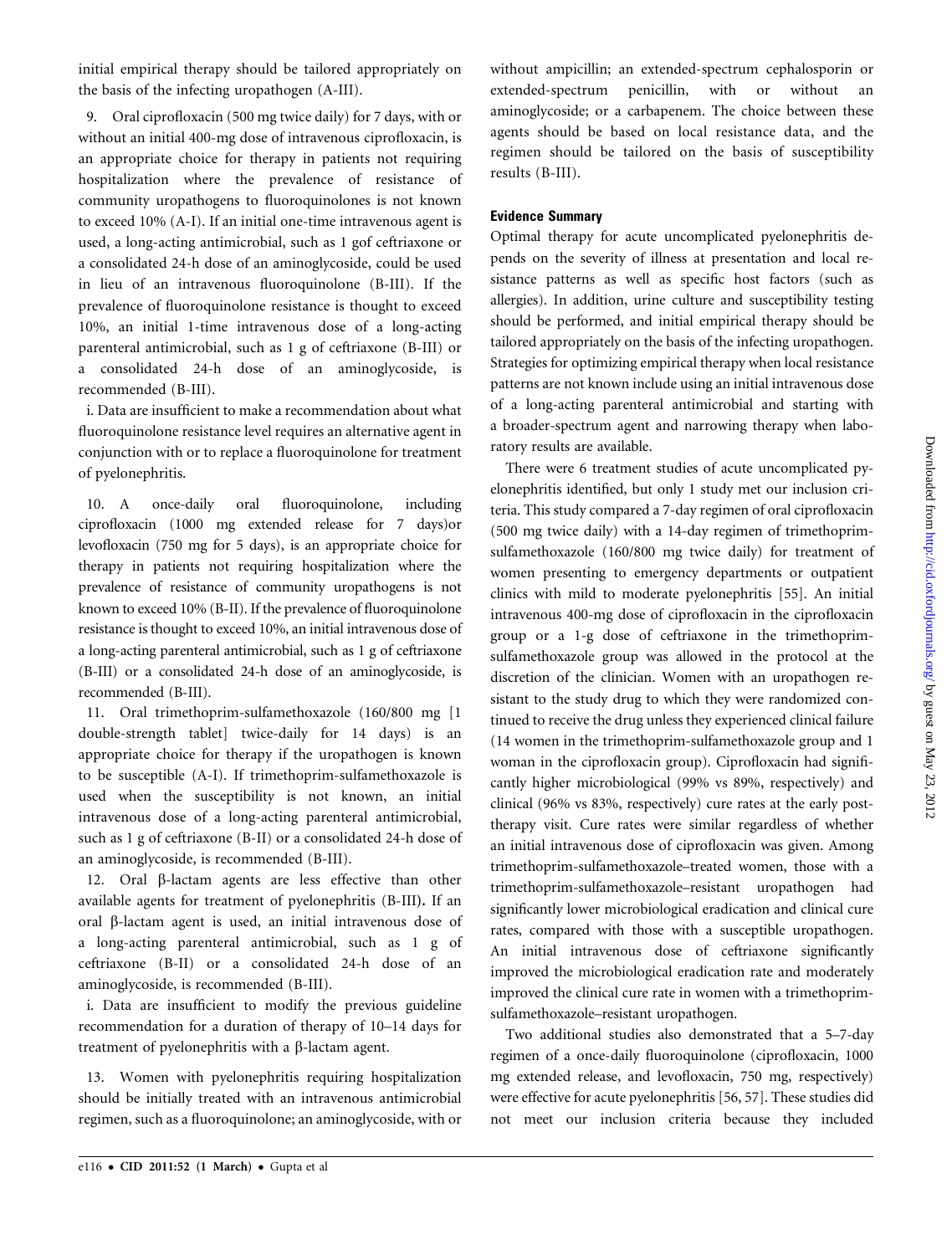a mixed population of men and women with acute pyelonephritis and/or complicated UTIs, but they do lend additional support for a 5–7-day fluoroquinolone regimen versus the traditional 14-day regimen for mild to moderate pyelonephritis. A study of once-daily gatifloxacin (200 mg or 400 mg) was similar in design and outcomes but is not discussed further because the oral formulation is no longer available in most parts of the world [58]. Another pyelonephritis study demonstrated that 10 days of an oral fluoroquinolone (norfloxacin, 400 mg twice daily) resulted in lower bacterial relapse rates than did 10 days of ceftibuten (200 mg twice daily), with each group receiving intravenous cefuroxime for 2–4 days prior to randomization to the study drugs [59]. This study also included a mixed population of men and women and thus did not meet our inclusion criteria. Another study demonstrated that initial therapy with intravenous ceftriaxone (1 g for 3 days) was comparable to 1 dose of intravenous ceftriaxone (1 g) followed by oral cefixime (400 mg once daily for 2 days). Both groups received a 10-day course of an oral antibiotic on the basis of susceptibility test results after the initial regimen was completed [60].

The findings from the 1 study that met our specific inclusion and exclusion criteria as well as the additional studies described support the superior efficacy of fluoroquinolone regimens for treatment of acute pyelonephritis [55]. These studies also demonstrate efficacy of a 5–7-day regimen and once-daily dosing for mild to moderate pyelonephritis. In regions with low levels of fluoroquinolone resistance among outpatient uncomplicated pyelonephritis isolates, as demonstrated in 2 recent US studies, the fluoroquinolones are the preferred antimicrobial class for oral therapy [18, 61]. For some areas of the world, including certain areas of the United States, the prevalence of fluoroquinolone resistance is  $>$ 10%. In such areas, it is recommended that a dose of a long-acting parenteral antimicrobial, such as a 1-g dose of ceftriaxone or a consolidated 24-h dose of an aminoglycoside (eg, one 5–7-mg/kg dose of gentamicin), be given once at the initiation of therapy. Some experts prefer to continue the parenteral agent until susceptibility data are available; this strategy is not well studied, but it can be considered depending on feasibility and clinical judgment. The parenteral agent may be administered via the intramuscular route if the intravenous route is not available, but there are limited data supporting this approach.

High rates of resistance to trimethoprim-sulfamethoxazole with corresponding failure rates for resistant isolates make this agent an inferior choice for empirical therapy, but it is highly efficacious in pyelonephritis if the causative organism is susceptible. The current efficacy rates observed for trimethoprim-sulfamethoxazole in the treatment of pyelonephritis are based on a 14 day regimen, which is the FDA-approved duration of treatment [55]. However, there are no data to suggest a shorter course of trimethoprim-sulfamethoxazole would not be effective when the uropathogen is susceptible, and additional studies of short-course regimens are warranted. If trimethoprim-sulfamethoxazole is used empirically, an initial intravenous dose of ceftriaxone is recommended as this combination resulted in improved clinical and bacterial cure rates in the study by Talan et al [55]. Although not formally studied, a consolidated 24-h dose of an aminoglycoside could also be considered in place of ceftriaxone.

Oral  $\beta$ -lactam agents should be used with caution for treatment of pyelonephritis, on the basis of studies outlined in the previous guideline demonstrating inferior efficacy and higher relapse rates compared with trimethoprim-sulfamethoxazole [1]. Those studies primarily evaluated aminopenicillins. Current data on oral cephalosporins are limited but are suggestive of inferior efficacy compared with the fluoroquinolones [59]. If an oral b-lactam is used, an initial intravenous dose of ceftriaxone or a consolidated 24-h dose of an aminoglycoside is recommended. Continued use of the oral  $\beta$ -lactam is reasonable only if the uropathogen is susceptible. Initial coadministration of a parenteral agent is supported in part by the findings of Sanchez et al [60], who reported similar outcomes with ' one dose of ceftriaxone versus a 3-day course of ceftriaxone followed by oral b-lactam therapy in women with uncomplicated pyelonephritis. As outlined in the previous guideline, a total course of 10–14 days of therapy is likely sufficient when using an oral  $\beta$ -lactam for treatment of uncomplicated pyelonephritis.

Uncomplicated cystitis or pyelonephritis due to MRSA is uncommon, and at this time, there are insufficient data to recommend use of an MRSA-active agent for empirical therapy of uncomplicated UTI. Recommendations for treatment of acute uncomplicated pyelonephritis that is accompanied by nausea or vomiting, which precludes oral intake or otherwise requires hospitalization, are the same as previously outlined in the 1999 IDSA guideline, because no new data are available to warrant revisions [1]. Given rising rates of ampicillin resistance among gram-negative organisms, the use of ampicillin should be limited to patients in whom Enterococcus infection is suspected as the pathogen (based on previous history) and should be accompanied by an aminoglycoside. Broad-spectrum antimicrobial coverage should be tailored, as appropriate, on the basis of urine culture and susceptibility results.

# FUTURE DIRECTIONS AND RESEARCH GAPS IN MANAGEMENT OF ACUTE UNCOMPLICATED CYSTITIS AND PYELONEPHRITIS

As listed below, the panel identified several areas warranting further investigation.

<sup>d</sup> Better understanding of collateral damage in the treatment of uncomplicated cystitis.

<sup>d</sup> Better understanding of the public health impact of antimicrobial use and resistance in women with sporadic uncomplicated UTI.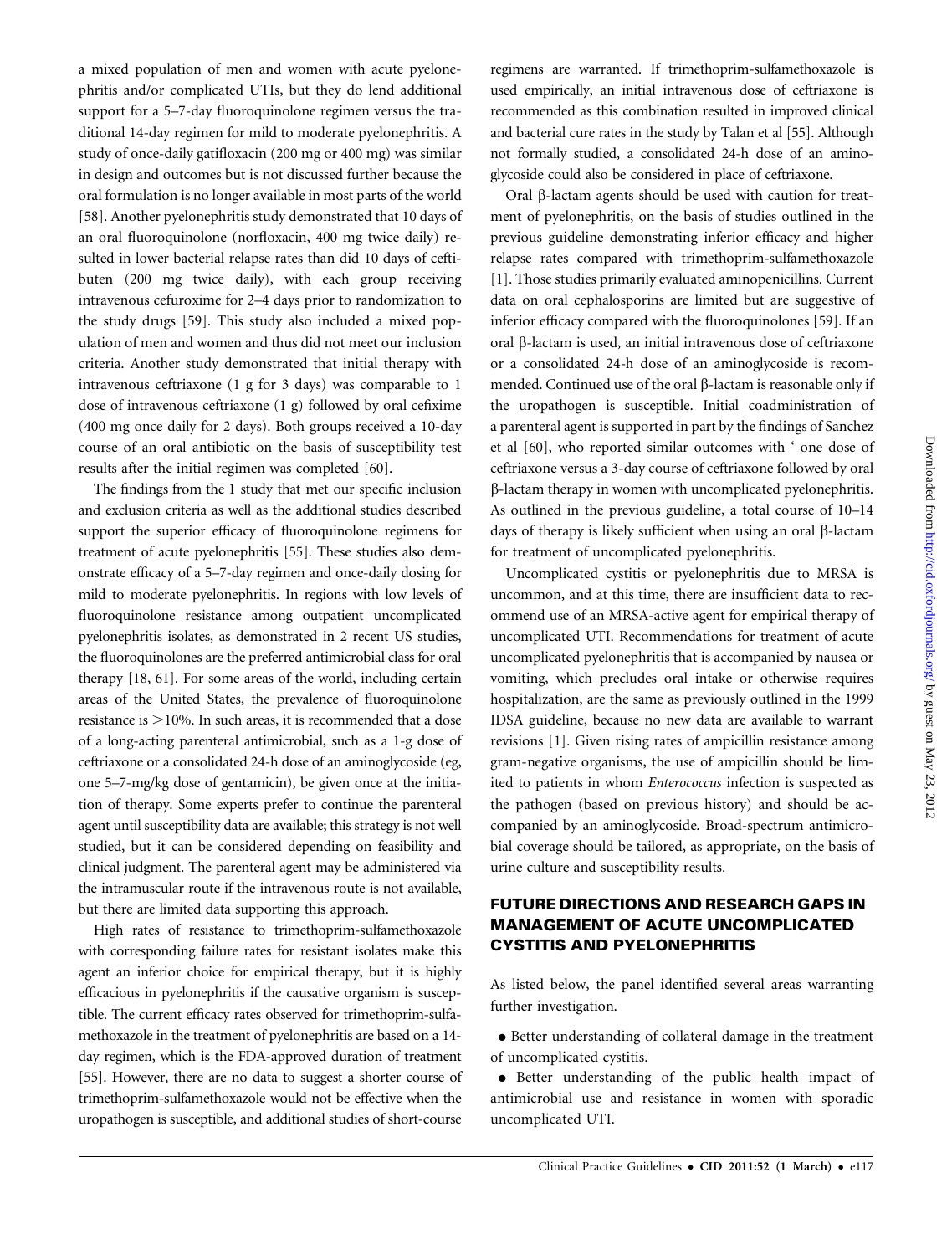<sup>d</sup> Efficacy of narrow-spectrum cephalosporins in treatment of uncomplicated cystitis.

<sup>d</sup> Role of oral broad-spectrum cephalosporins for outpatient treatment of pyelonephritis in regions with high prevalence of resistance to fluoroquinolones.

<sup>d</sup> Efficacy of short course (7–10 day) regimens with trimethoprim-sulfamethoxazole for pyelonephritis caused by a trimethoprim-sulfamethoxazole susceptible pathogen.

<sup>d</sup> Optimal therapy of acute cystitis in women who are postmenopausal or have well-controlled diabetes without urological sequelae.

<sup>d</sup> Better understanding of optimal treatment regimens for ESBL- producing uropathogens causing uncomplicated UTI.

<sup>d</sup> Additional studies of clinical efficacy rates achieved in the setting of an acute cystitis uropathogen that is resistant to the antimicrobial agent used for treatment.

<sup>d</sup> Prospective and unbiased resistance surveillance of uropathogens at the local practice and/or health care system level in order to best inform antimicrobial decisions.

## PERFORMANCE MEASURES

Performance measures are indicators to help guideline users gauge potential effects and benefits of implementation of the guidelines. Such tools can be indicators of the actual process, short-term and long-term outcomes, or both. Deviations from the recommendations are expected in a proportion of cases, and compliance in 80%–95% of cases is generally appropriate, depending on the measure. The following measures were identified as appropriate indicators for management of acute uncomplicated UTI in women.

<sup>d</sup> Use of a recommended antimicrobial for treatment of uncomplicated cystitis in cases in which it is not prohibited because of allergy history or availability

<sup>d</sup> Use of fluoroquinolones for treatment of acute uncomplicated cystitis only when a recommended antimicrobial cannot be used

<sup>d</sup> Use of a recommended antimicrobial for treatment of uncomplicated pyelonephritis in cases in which it is not prohibited because of allergy history or availability

<sup>d</sup> Initiation of empirical therapy for acute uncomplicated pyelonephritis with performance of a pretherapy urine culture and modification of empirical therapy as indicated by culture results

#### Acknowledgments

The Expert Panel dedicates this guideline to the memory of Dr. Walter E. Stamm, whose work and commitment over several decades enhanced our understanding of the pathogenesis, epidemiology, and management of urinary tract infections in women. We honor him as a colleague, mentor, and leader.

The Expert Panel wishes to express its gratitude to the IDSA staff for administrative assistance and external reviewers Drs Patricia Brown, Jack Sobel, and John Warren for thoughtful advice.

Financial support. The Infectious Diseases Society of America.

Potential conflicts of interest. K.G. (Chair) has served as a consultant to Pfizer and Pinnacle Pharmaceutical. A.J.S. has served as a consultant to Novabay Pharmaceuticals, Pfizer, Propagate Pharmaceuticals, Hagen/Sinclair Research Recruiting, Swiss Precision Diagnostics Development Company, and FlashPointMedica; has received honoraria from BMJ Group (British Medical Journal) and Advanstar Communications; received a royalty payment from UpToDate; and received remuneration from the American Urological Association. G.J.M. has served as a consultant to Cerexa, Cubist, Eisai, Forest, Merck, Ortho-McNeil, Pfizer, and Schering-Plough and has received honoraria from Cubist and Merck. K.G.N. has received remuneration as consultant or speaker from Bionorica, Daiichi Sankyo, Janssen Cilag, Johnson & Johnson, OM Pharma, Pierre Fabre, Sanofi Aventis, and Zambon and has received research grants from Mer-Lion Pharmaceuticals, Rosen Pharma, and OM Pharma. L.E.N. has served as a consultant to Pfizer, Leo pharmaceuticals, Cerexa, and Johnson & Johnson and served on the advisory board for Leo Pharmaceuticals and Cerexa. L.G.M. has served as a consultant to Forest and Theravance Laboratories and received research grants from Cubist and Pfizer Pharmaceuticals. T.M.H. has served as a consultant to Pfizer, Alita Pharmaceuticals, and Pinnacle Pharmaceuticals All other authors: no conflicts.

#### **References**

- 1. Warren JW, Abrutyn E, Hebel JR, Johnson JR, Schaeffer AJ, Stamm WE. Guidelines. for antimicrobial treatment of uncomplicated acute bacterial cystitis and acute pyelonephritis in women. nfectious Diseases Society of America (IDSA). Clin Infect Dis 1999; 29:745–58.
- 2. Huang ES, Stafford RS. National patterns in the treatment of urinary tract infections in women by ambulatory care physicians. Archives of internal medicine 2002; 162:41–7.
- 3. Kahan NR, Chinitz DP, Kahan E. Longer than recommended empiric antibiotic treatment of urinary tract infection in women: an avoidable waste of money. Journal of clinical pharmacy and therapeutics 2004; 29:59–63.
- 4. Kallen AJ, Welch HG, Sirovich BE. Current antibiotic therapy for isolated urinary tract infections in women. Archives of internal medicine 2006; 166:635–9.
- 5. O'Connor PJ, Solberg LI, Christianson J, Amundson G, Mosser G. Mechanism of action and impact of a cystitis clinical practice guideline on outcomes and costs of care in an HMO. The Joint Commission journal on quality improvement 1996; 22:673–82.
- 6. Stamm WE. Evaluating guidelines. Clin Infect Dis 2007; 44:775–6.
- 7. Fosfomycin for urinary tract infections. Med Lett Drugs Ther 1997; 39:66–8. PMID: 9255237.
- 8. Kahlmeter G. An international survey of the antimicrobial susceptibility of pathogens from uncomplicated urinary tract infections: the ECO.SENS Project. J Antimicrob Chemother 2003; 51:69–76.
- 9. Kahlmeter G. Prevalence and antimicrobial susceptibility of pathogens in uncomplicated cystitis in Europe. The ECO.SENS study. Int J Antimicrob Agents 2003; 22(Suppl. 2):49–52.
- 10. Naber KG, Schito G, Botto H, Palou J, Mazzei T. Surveillance study in Europe and Brazil on clinical aspects and Antimicrobial Resistance Epidemiology in Females with Cystitis (ARESC): implications for empiric therapy. Eur Urol 2008; 54:1164–75.
- 11. Zhanel GG, Hisanaga TL, Laing NM, et al. Antibiotic resistance in Escherichia coli outpatient urinary isolates: final results from the North American Urinary Tract Infection Collaborative Alliance (NAUTICA). Int J Antimicrob Agents 2006; 27:468–75.
- 12. Sundqvist M, Geli P, Andersson DI, et al. Little evidence for reversibility of trimethoprim resistance after a drastic reduction in trimethoprim use. J Antimicrob Chemother 2010; 65:350–60.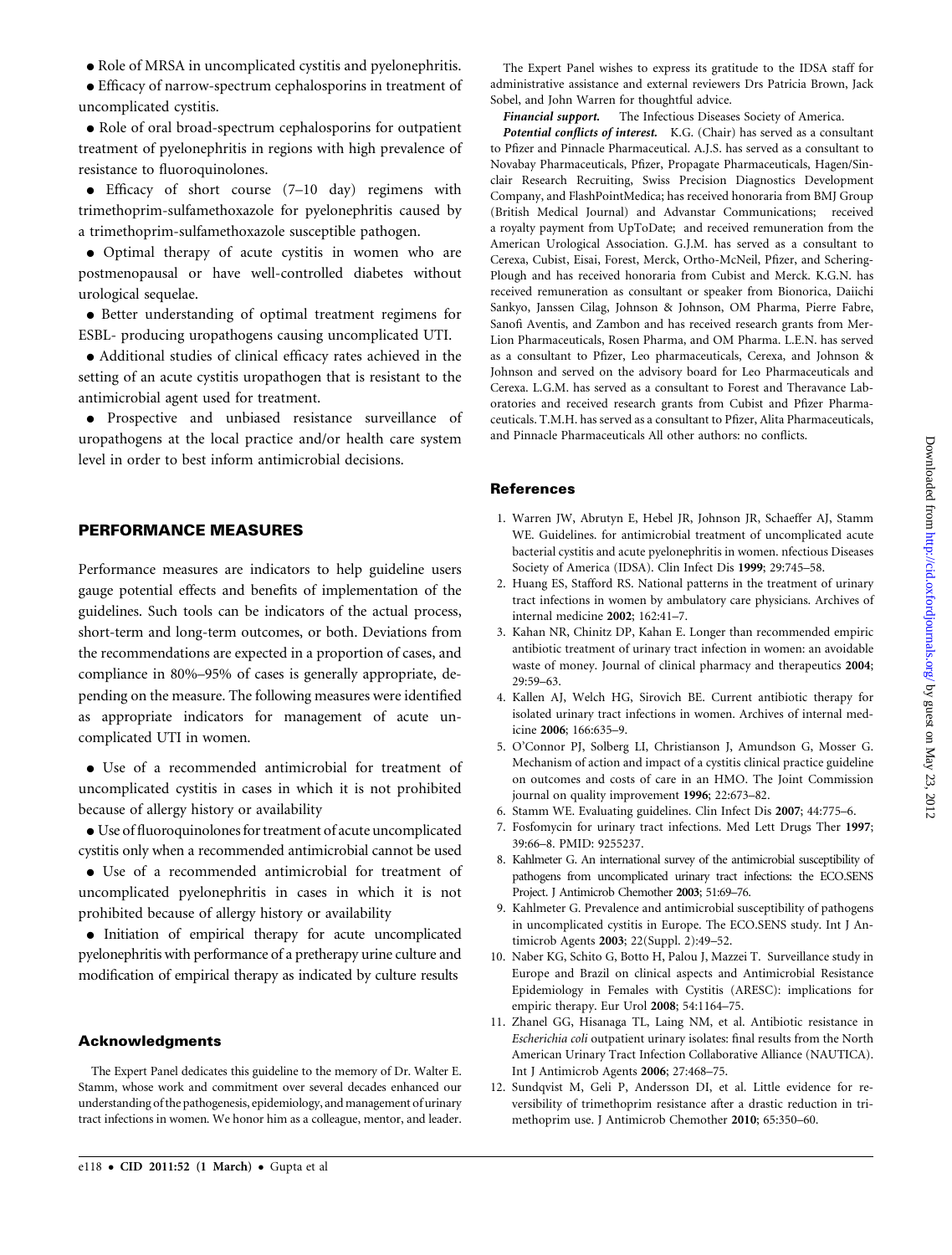- 13. Brown PD, Freeman A, Foxman B. Prevalence and predictors of trimethoprim-sulfamethoxazole resistance among uropathogenic Escherichia coli isolates in Michigan. Clin Infect Dis 2002; 34:1061–6.
- 14. Metlay JP, Strom BL, Asch DA. Prior antimicrobial drug exposure: a risk factor for trimethoprim-sulfamethoxazole-resistant urinary tract infections. J Antimicrob Chemother 2003; 51:963–70.
- 15. Burman WJ, Breese PE, Murray BE, et al. Conventional and molecular epidemiology of trimethoprim-sulfamethoxazole resistance among urinary Escherichia coli isolates. Am J Med 2003; 115:358–64.
- 16. Colgan R, Johnson JR, Kuskowski M, Gupta K. Risk factors for trimethoprim-sulfamethoxazole resistance in patients with acute uncomplicated cystitis. Antimicrob Agents Chemother 2008; 52: 846–51.
- 17. Johnson L, Sabel A, Burman WJ, et al. Emergence of fluoroquinolone resistance in outpatient urinary Escherichia coli isolates. Am J Med 2008; 121:876–84.
- 18. Talan DA, Krishnadasan A, Abrahamian FM, Stamm WE, Moran GJ. Prevalence and risk factor analysis of trimethoprim-sulfamethoxazoleand fluoroquinolone-resistant Escherichia coli infection among emergency department patients with pyelonephritis. Clin Infect Dis 2008; 47:1150–8.
- 19. Miller LG, Tang AW. Treatment of uncomplicated urinary tract infections in an era of increasing antimicrobial resistance. Mayo Clin Proc 2004; 79:1048–53; quiz 1053–4.
- 20. Gupta K. Emerging antibiotic resistance in urinary tract pathogens. Infect Dis Clin North Am 2003; 17:243–59.
- 21. Raz R, Chazan B, Kennes Y, et al. Empiric use of trimethoprim-sulfamethoxazole (TMP-SMX) in the treatment of women with uncomplicated urinary tract infections, in a geographical area with a high prevalence of TMP-SMX-resistant uropathogens. Clin Infect Dis 2002; 34:1165–9.
- 22. Paterson DL. "Collateral damage" from cephalosporin or quinolone antibiotic therapy. Clin Infect Dis 2004; 38(Suppl. 4):S341–5.
- 23. Ramphal R, Ambrose PG. Extended-spectrum  $\beta$ -lactamases and clinical outcomes: current data. Clin Infect Dis 2006; 42(Suppl. 4): S164–72.
- 24. Graninger W. Pivmecillinam–therapy of choice for lower urinary tract infection. Int J Antimicrob Agents 2003; 22(Suppl. 2):73–8.
- 25. Knothe H, Schafer V, Sammann A, Shah PM. Influence of fosfomycin on the intestinal and pharyngeal flora of man. Infection 1991; 19:18–20.
- 26. Mavromanolakis E, Maraki S, Samonis G, Tselentis Y. Effect of norfloxacin, trimethoprim-sulfamethoxazole and nitroffurantoin on fecal flora of women with recurrent urinary tract infections. J Chemother 1997; 9:203–7.
- 27. Sullivan A, Edlund C, Nord C. Effect of antimicrobial agents on the ecological balance of human microflora. Lancet Infect Dis 2001; 1:101–14.
- 28. Christiaens TC, De Meyere M, Verschraegen G, Peersman W, Heytens S, De Maeseneer JM. Randomised controlled trial of nitrofurantoin versus placebo in the treatment of uncomplicated urinary tract infection in adult women. Br J Gen Pract 2002; 52:729–34.
- 29. Ferry SA, Holm SE, Stenlund H, Lundholm R, Monsen TJ. Clinical and bacteriological outcome of different doses and duration of pivmecillinam compared with placebo therapy of uncomplicated lower urinary tract infection in women: the LUTIW project. Scand J Prim Health Care 2007; 25:49–57.
- 30. Linder JA, Huang ES, Steinman MA, Gonzales R, Stafford RS. Fluoroquinolone prescribing in the United States: 1995 to 2002. Am J Med 2005; 118:259–68.
- 31. Field MJ, Lohr KN, eds. Institute of Medicine Committee to Advise the Public Health Service on Clinical Practice Guidelines. Clinical practice guidelines: directions for a new program. Washington, DC: National Academy Press, 1990; 55–77.
- 32. Canadian Task Force on the Periodic Health Examination. The periodic health examination. Can Med Assoc J 1979; 121(9);1193–254.
- 33. Pimentel FL, Dolgner A, Guimaraes J, Quintas M, Mario-Reis J. Efficacy and safety of norfloxacin 800 mg once-daily versus norfloxacin 400 mg twice-daily in the treatment of uncomplicated urinary tract infections in women: a double-blind, randomized clinical trial. J Chemother 1998; 10:122–7.
- 34. Grabe M, Bishop MC, Bjerklund-Johansen TE, et al. Guidelines on urological infections. In EAU Guidelines edition presented at the 25th EAU Annual Congress, Barcelona 2010. ISBN 978-90-79754-70-0.
- 35. Arredondo-Garcia JL, Figueroa-Damian R, Rosas A, Jauregui A, Corral M, Costa A, et al. Comparison of short-term treatment regimen of ciprofloxacin versus long-term treatment regimens of trimethoprim/ sulfamethoxazole or norfloxacin for uncomplicated lower urinary tract infections: a randomized, multicentre, open-label, prospective study. J Antimicrob Chemother 2004; 54:840–3.
- 36. Gupta K, Hooton TM, Roberts PL, Stamm WE. Short-course nitrofurantoin for the treatment of acute uncomplicated cystitis in women. Arch Intern Med 2007; 167:2207–12.
- 37. Iravani A, Klimberg I, Briefer C, Munera C, Kowalsky SF, Echols RM. A trial comparing low-dose, short-course ciprofloxacin and standard 7 day therapy with co-trimoxazole or nitrofurantoin in the treatment of uncomplicated urinary tract infection. J Antimicrob Chemother 1999; 43(Suppl A):67–75.
- 38. Kavatha D, Giamarellou H, Alexiou Z, et al. Cefpodoxime-proxetil versus trimethoprim-sulfamethoxazole for short-term therapy of uncomplicated acute cystitis in women. Antimicrob Agents Chemother 2003; 47:897–900.
- 39. Stein GE. Comparison of single-dose fosfomycin and a 7-day course of nitrofurantoin in female patients with uncomplicated urinary tract infection. Clin Ther 1999; 21:1864–72.
- 40. Minassian MA, Lewis DA, Chattopadhyay D, Bovill B, Duckworth GJ, Williams JD. A comparison between single-dose fosfomycin trometamol (Monuril) and a 5-day course of trimethoprim in the treatment of uncomplicated lower urinary tract infection in women. Int J Antimicrob Agents 1998; 10:39–47.
- 41. Popovic M, Steinort D, Pillai S, Joukhadar C. Fosfomycin: an old, new friend? Eur J Clin Microbiol Infect Dis 2010; 29:127–42.
- 42. Rodriguez-Bano J, Alcala JC, Cisneros JM, et al. Community infections caused by extended-spectrum beta-lactamase-producing Escherichia coli. Arch Intern Med 2008; 168:1897–02.
- 43. Nicolle LE, Madsen KS, Debeeck GO, et al. Three days of pivmecillinam or norfloxacin for treatment of acute uncomplicated urinary infection in women. Scand J Infect Dis 2002; 34:487–92.
- 44. Henry D, Ellison W, Sullivan J, et al. Treatment of community-acquired acute uncomplicated urinary tract infection with sparfloxacin versus ofloxacin. The Sparfloxacin Multi Center UUTI Study Group. Antimicrob Agents Chemother 1998; 42:2262–6.
- 45. Henry DC, Nenad RC, Iravani A, et al. Comparison of sparfloxacin and ciprofloxacin in the treatment of community-acquired acute uncomplicated urinary tract infection in women. parfloxacin Multicenter Uncomplicated Urinary Tract Infection Study Group. Clin Ther 1999; 21:966–81.
- 46. Naber KG, Allin DM, Clarysse L, et al. Gatifloxacin 400 mg as a single shot or 200 mg once daily for 3 days is as effective as ciprofloxacin 250 mg twice daily for the treatment of patients with uncomplicated urinary tract infections. Int J Antimicrob Agents 2004; 23:596–605.
- 47. Richard GA, Mathew CP, Kirstein JM, Orchard D, Yang JY. Single-dose fluoroquinolone therapy of acute uncomplicated urinary tract infection in women: results from a randomized, double-blind, multicenter trial comparing single-dose to 3-day fluoroquinolone regimens. Urology 2002; 59:334–9.
- 48. Fourcroy JL, Berner B, Chiang YK, Cramer M, Rowe L, Shore N. Efficacy and safety of a novel once-daily extended-release ciprofloxacin tablet formulation for treatment of uncomplicated urinary tract infection in women. Antimicrob Agents Chemother 2005; 49:4137–43.
- 49. Henry DC Jr, Bettis RB, Riffer E, et al. Comparison of oncedaily extended-release ciprofloxacin and conventional twice-daily